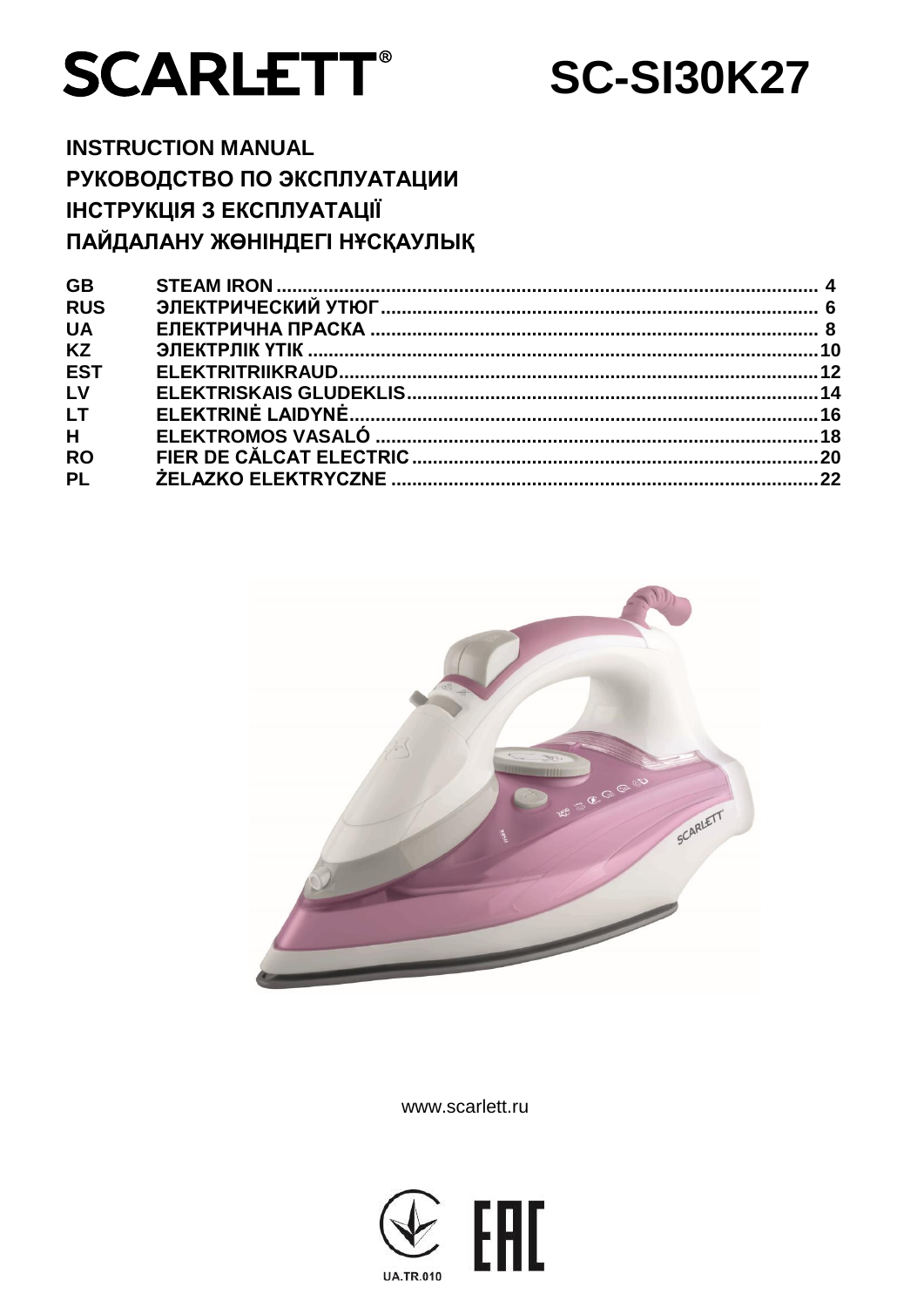- 1. Spray nozzle
- 2. Water filling inlet
- 3. Steam Blow Button
- 4. Spray button
- 5. Variable steam control
- 6. Handle
- 7. Swiveling cord protector
- 8. Heel rest
- 9. Indicator light
- 10. Half-transparent water tank
- 11. Temperature control dial
- 12. Self-cleaning button<br>13. Soleplate «KeramoF
- 13. Soleplate «KeramoPro»
- 14. Beaker

## **KZ СИПАТТАМА**

- 1. Шашыратқыш
- 2. Су толтыруға арналған тесік<br>3. Бу ағынын беретін түймешік
- 3. Бу ағынын беретін түймешік
- 4. Су бүркуге арналған ноқат<br>5. Буландыру дәрежесін
- 5. Буландыру дәрежесін реттегіш
- 6. Тұтқа
- 
- 7. Бауды оралып кетуден қорғауға арналған топса
- 8. Үтіктің өкшесі
- 9. Жарықты индикаторы
- 10. Суға арналған күңгірт
- резервуар
- 11. Термореттегіш
- 12. Өзің-өзі тазалау ноқаты
- 13. Керамика жабынымен ұлтан «KeramoPro»
- 14. Стақан

#### **LT APRAŠYMAS H LEÍRÁS RO DETALII PRODUS**

- 1. Purkštuvas
- 2. Vandens įpylimo anga
- 3. "Garų smūgio" mygtukas<br>4. Purkštuvo mygtukas
- 4. Purkštuvo mygtukas
- 5. Garinimo lygio reguliatorius
- 6. Rankena
- 7. Sukiojamas elektros laidas
- 8. Laidynės kulnas
- 9. Sviesos indikatorius
- 10. Pusiau skaidrus vandens rezervuaras
- 11. Termoreguliatorius
- 12. Savaiminio išsivalymo mygtukas
- 13. Keramikinis padas «KeramoPro»
- 14. Matavimo indelis

#### **GB DESCRIPTION RUS УСТРОЙСТВО ИЗДЕЛИЯ UA ОПИС**

- 1. Разбрызгиватель
- 2. Отверстие для наполнения водой
- 3. Кнопка парового удара
- 4. Кнопка разбрызгивания
- 5. Регулятор степени отпаривания
- 6. Ручка
- 7. Шарнир для защиты шнура от перекручивания
- 8. Пятка утюга
- 9. Световой индикатор
- 10. Полупрозрачный резервуар для воды
- 11. Терморегулятор
- 12. Кнопка самоочистки
- 13. Подошва «KeramoPro»
- 14. Стакан

#### **EST KIRJELDUS**

- 1. Pihusti
- 2. Vee sissevooluava<br>3. Aurupuhumisnupp
- 3. Aurupuhumisnupp
- 4. Pihustusnupp
- 5. Aururegulaator
- 6. Käepide
- 7. Juhtme ülekeeramisvastane kaitseliigend
- 8. Toetustald
- 9. Kuumenduse märgutuli<br>10. Poolläbipaistev veerese
- 10. Poolläbipaistev veereservuaar
- 11. Termoregulaator
- 12. Isepuhastumise nupp<br>13. Keraamilise «Keramo
- 13. Keraamilise «KeramoPro»<br>14. Klaas
- Klaas

- 1. Permetfújó
- 2. Vízfeltöltő rés
- 3. Gőzsugár gomb<br>4. Permetfújó gomb
- Permetfújó gomb
- 5. Gőzfokozat-szabályozó
- 6. Fogantyú
- 7. Forgó vezeték-védő
- 8. Vasalótalp
- 9. Melegedési jelzőlámpa
- 10. Félig átlátszó víztartály
- 11. Hőmérséklet-szabályzó
- 12. Öntisztítási gomb
- 13. Kerámia bevonatú talp «KeramoPro»

www.scarlett.ru SC-SI30K27

14. Pohár.

- 1. Розбризкувач
- 2. Отвір для наповнення водою

10. Напівпрозорий резервуар для

- 3. Кнопка парового удару
- 4. Кнопка розбризкування

перекручування 8. П'ятка праски 9. Світловий індикатор

- 5. Регулятор ступеня відпарювання
- 6. Ручка 7. Шарнір для захисту шнура від

води 11. Терморегулятор 12. Кнопка самоочищення 13. Підошва «KeramoPro»

14. Стакан

 **LV APRAKSTS**

2. Atvērums ūdens ieliešanai<br>3. Tvaika trieciena poga Tvaika trieciena poga 4. Ūdens smidzināšanas poga<br>5. Tvaika pakāpes regulators 5. Tvaika pakāpes regulators

7. Šarnīrs aizsardzībai pret elektrovada sagriešanos

1. Slacinātājs

6. Rokturis

14. Glāzīte

1. Pulverizator

6. Mâner

11. Termostat

14. Pahar

2. Orificiu pentru alimentarea cu apă<br>3. Buton pentru ietul de aburi 3. Buton pentru jetul de aburi<br>4. Buton pentru pulverizare 4. Buton pentru pulverizare<br>5. Regulator al nivelului de a

5. Regulator al nivelului de aburi

10. Rezervor pentru apă semitransparent

7. Balama pentru protecția cablului

contra răsucirii 8. Talpa fierului de călcat 9. Indicatorul luminos

12. Buton de auto-curățare 13. Talpă «KeramoPro»

8. Gludekļa pēda 9. Gaismas indikators 10. Puscaurspīdīgs ūdens rezervuāra vāciņš 11. Termoregulators 12. Pašattīrīšanās poga 13. Pamatne «KeramoPro»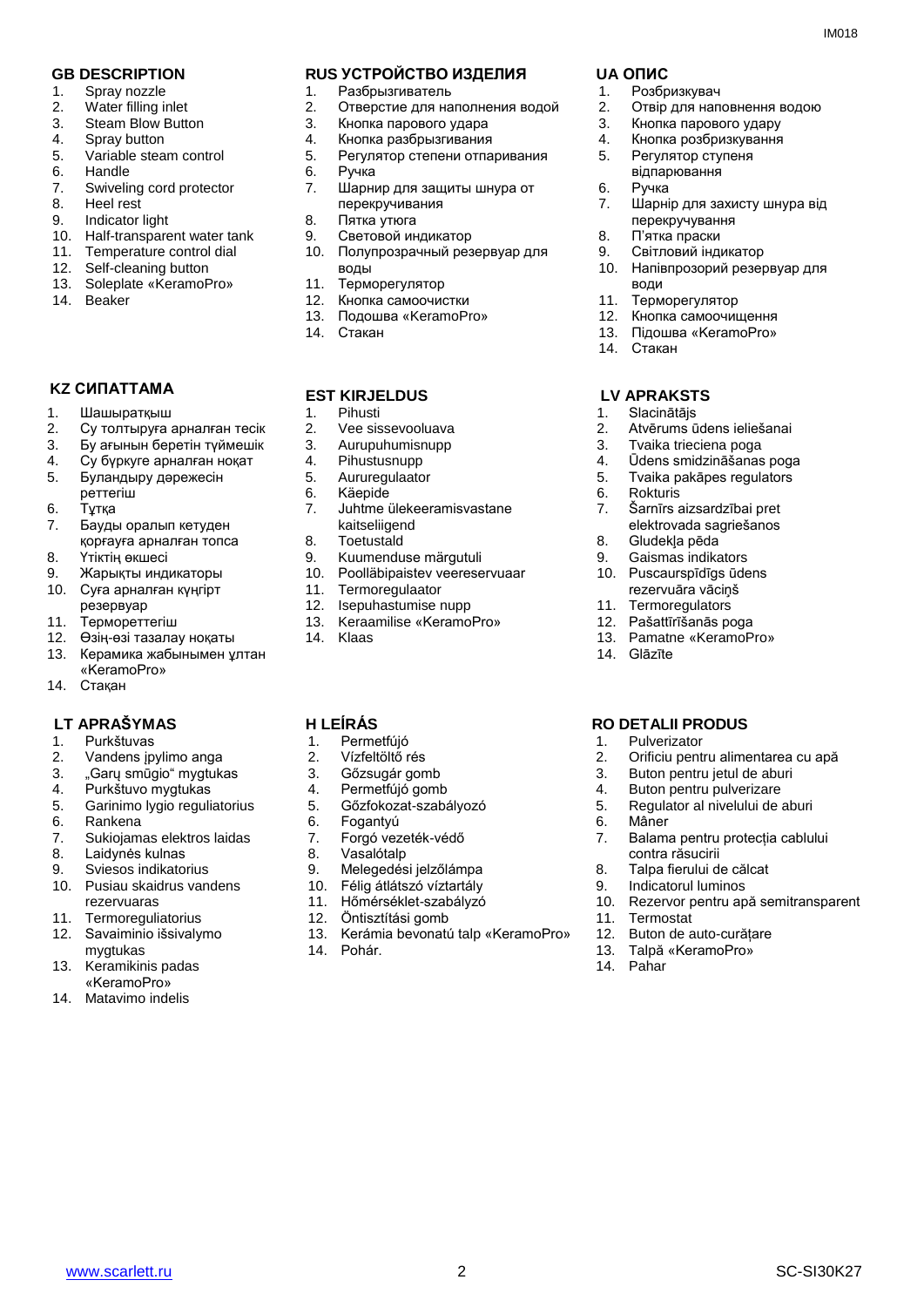## **PL BUDOWA WYROBU**

- 1. Spryskiwacz<br>2. Otwór do nap
- 2. Otwór do napełniania wody<br>3. Przycisk uderzenia pary
- 3. Przycisk uderzenia pary
- 4. Przycisk spryskiwacza
- 5. Regulator natężenia przepływu pary
- 6. Uchwyt
- 7. Przegub do ochrony kabla przed przekręceniem
- 8. Pięta żelazka
- 9. Lampka kontrolna
- 10. Półprzezroczysty pojemnik na wodę
- 11. Termostat
- 12. Przycisk samoczyszczenia
- 13. Stopa «Keramolonic»
- 14. Miarka na wodę



| 220-240 V $\sim$ 50 Hz<br>2200-2400 W | 1.2 / 1.4 kg | mm<br>150<br>120<br>290 |
|---------------------------------------|--------------|-------------------------|
|---------------------------------------|--------------|-------------------------|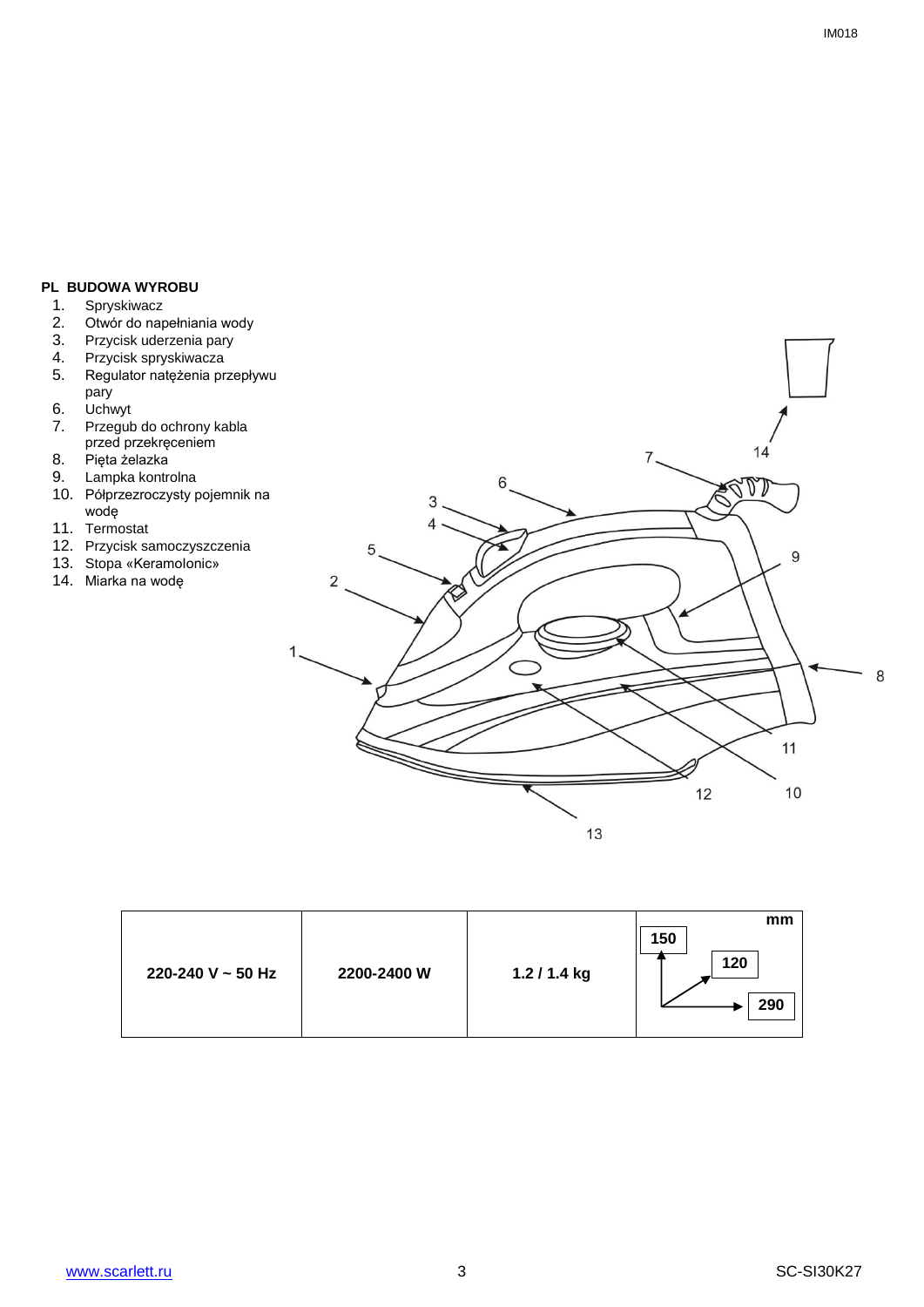## **GB INSTRUCTION MANUAL IMPORTANT SAFEGUARDS**

- Please read the instruction manual before use and save it for future references.
- Before the first switching on check that voltage indicated on the rating label corresponds to the mains voltage in your home.
- For home use only. Do not use for industrial purposes. Use the steam iron only for its intended use.
- Do not use outdoors or in damp area.
- Never pull the cord while disconnecting from the power outlet; instead, grasp the plug only and pull to disconnect.
- Do not allow the cord to touch sharp edges and hot surfaces.
- Always unplug the steam iron from the power supply when filling with water or emptying and when not in use.
- To prevent risk of electric shock and fire, do not immerse the appliance in water or any other liquids. If it has happened DO NOT TOUCH the appliance, unplug it immediately and check in a service center.
- Do not operate the steam iron with damaged cord or plug, or after the appliance malfunctions, or has been dropped or damaged in any manner. To avoid risk of electric shock, do not disassemble the steam iron; take it to a service center for examination, repair or mechanical adjustment.
- This appliance is not intended for use by persons (including children) with reduced physical, sensory or mental capabilities, or lack of experience and knowledge, unless they have been given supervision or instruction concerning use of the appliances by a person responsible for their safety.
- Do not attempt to repair, adjust or replace any parts of the appliance. Check and repair the malfunctioning appliance in the nearest service center only.
- Children should be supervised to ensure that they do not play with the appliance.
- Do not leave the iron unattended while hot or connected or on an ironing board.
- If ironing is interrupted, stand the iron on heel rest only, do not place the steam iron on metal or rough surfaces.
- CAUTION: To avoid a circuit overload, do not operate another high wattage appliance on the same circuit.
- If the product has been exposed to temperatures below 0ºC for some time it should be kept at room temperature for at least 2 hours before turning it on.
- The manufacturer reserves the right to introduce minor changes into the product design without prior notice, unless such changes influence significantly the product safety, performance, and functions.
- Production date mentioned on the unit and/or on the packing materials and documentations.

## **IRON SOLEPLATE**

 The "Keramopro" soleplates are coated with the professional metal-ceramic coating developed in collaboration with Scarlett specialists. The coating is characterized by an enhanced level of strength, glide and 100% resistance to burning.

## **BEFORE THE FIRST USE**

• Some parts of the steam iron have been slightly greased and as a result the iron may slightly smoke when switched on for the first time. After a short time this will cease.

## **HOW TO USE**

#### SETTING TEMPERATURE

- Always check whether a label with ironing instructions is attached to an article to be ironed. Follow these instructions in all cases.
- Turn the temperature control dial round to set the appropriate temperature indicated in ironing instructions or on fabric label.

| <b>LABEL</b>            | <b>TYPE OF TEXTILE</b>                        |
|-------------------------|-----------------------------------------------|
|                         | Do not iron this article                      |
|                         | Synthetics, Nylon, Acrylics, Polyester, Rayon |
| $^{\bullet\bullet}$     | Wool, Silk                                    |
| $\bullet\bullet\bullet$ | Cotton, Linen                                 |
|                         | Maximum temperature (Steam)                   |

- Insert the mains plug into the wall socket. The indicator light will turn on.
- When the indicator light goes out you may start ironing

WATER TANK FILLING

- Unplug the iron before filling the water tank.
- Hold the steam iron in horizontal position.
- Slowly pour water through the water inlet.
- Do not fill higher than mark on the water tank, in order to avoid water spilling.
- The opening which is used for pouring water should be closed when the iron is in use.
- Always unplug the iron from the power socket when refilling the water reservoir.
- NOTE: Your steam iron is designed to use tap water. However, if the water is very hard, it is advisable to use distilled water.

NOTE: Do not use chemically de-limed or perfumed water.

NOTE: If you have too hard water,it is advisable to use only distilled or demineralized water.

The water tank should be emptied after each use.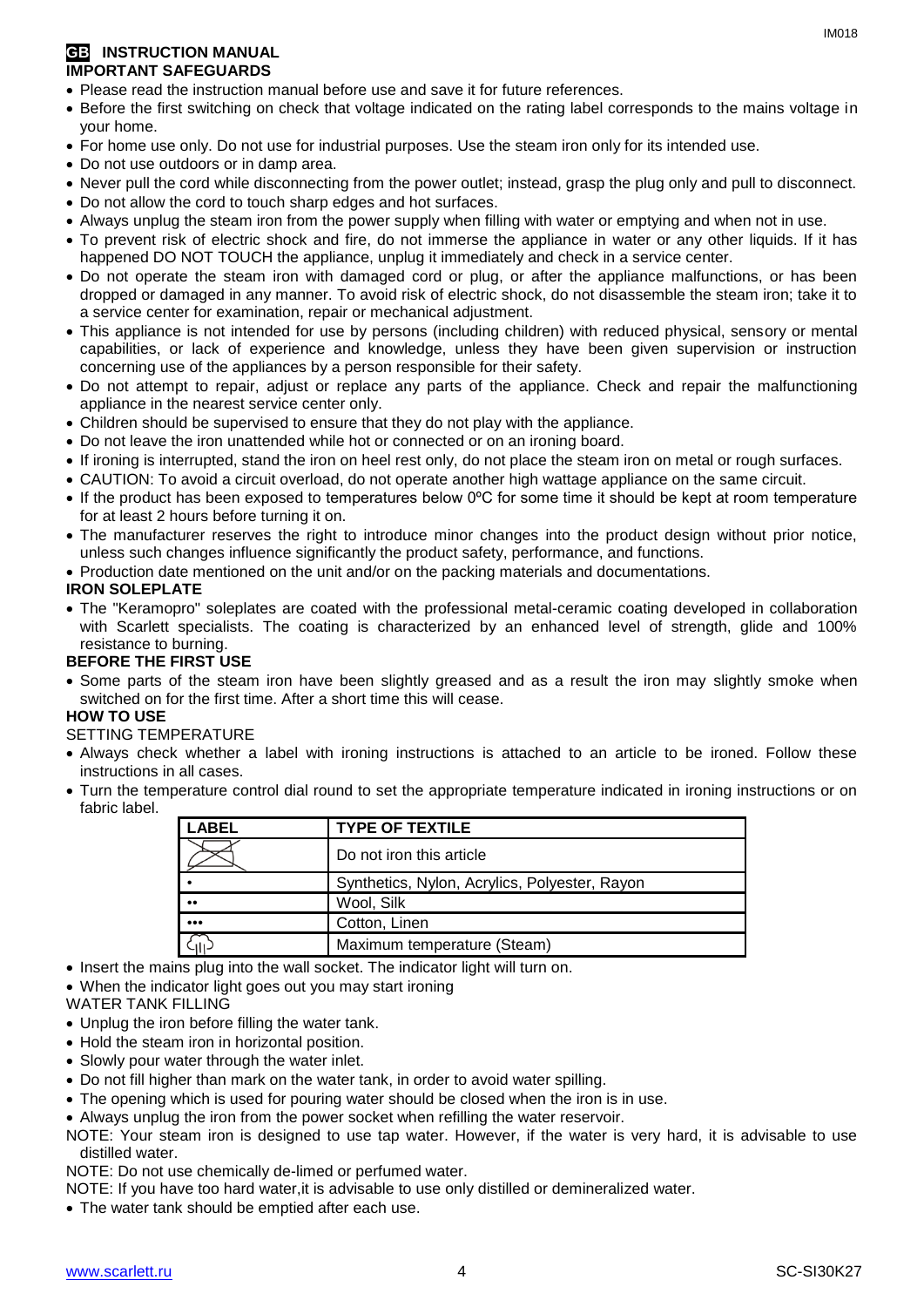SPRAYING

- As long as there is enough water in the water tank, you may use the spray button at any temperature setting during steam or dry ironing.
- Press the spray button several times to activate the pump while you are ironing.

STEAM IRONING

- With the unit unplugged, fill the steam iron with water.
- Stand the steam iron on its heel rest in an upright position on an iron-safe surface and plug in.
- Set the temperature control dial to the "••" or "•••" position.
- Set the variable steam control to the desired position.
- When finished, turn the temperature dial counterclockwise to the minimum position and unplug the appliance from the power supply.

CAUTION: Avoid coming in contact with ejected steam.

### DRY IRONING

- The steam iron can be used on the dry setting with or without water in the water tank, however it is best to avoid having the water tank full while dry ironing.
- Turn the variable steam control to the minimum position 0.
- CAUTION: If the steam iron has been used for a long time, it is hot and there is no water. Do not refill it with water until the steam iron cools down.

## BURST OF STEAM

- The burst of steam feature provides additional steam for removing stubborn wrinkles.
- Press the powerful steam button to release the burst of steam.
- NOTE: To prevent water leakage from the soleplate, do not keep the powerful steam button pressed for more than 5 seconds.

NOTE: For the best steam quality, do not use more than three successive bursts each time, because the iron will cool.

## VERTICAL STEAM

- Ensure that there is enough water in the water tank.
- Stand the steam iron on its heel rest on an iron-safe surface and plug it.
- Set the temperature control dial and variable steam control to their maximum positions.
- Hold the iron vertically and press the steam burst button, an intense steam will be ejected from the soleplate.

#### ANTI-DRIP FUNCTION

 The 'Anti-drop' function prevents water spills and helps avoid the blotches on the fabric which may appear when the iron works at low temperatures.

#### ANTI-CALC FUNCTION

Your steam iron has anti-calc function that protects your appliance from scale.

#### WHEN YOU FINISHED IRONING

- Set the temperature dial to the minimum position.
- Remove the mains plug from the wall socket.

#### **CARE AND CLEANING**

- Before cleaning the steam iron ensure it is unplugged from the power supply and has completely cooled down.
- Do not use abrasive cleaners.

## SELF-CLEANING

- Fill water reservoir up to the maximum level and then close it.
- Set the temperature control to its maximum position.
- Insert the main plug into the wall socket.
- Holding the iron horizontally over the sink then change the steam control to the maximum position and press the self-cleaning button.
- Boiling water and steam will be ejected from the holes in soleplate with Impurities washed out. Rock the iron forwards and backwards during this operation.
- Repeat self-cleaning if you notice that much impurity has been washed out.
- Move the iron over an old (preferably) piece of cloth. This to ensure that the soleplate will be dry during storage.

## **STORAGE**

- Unplug the appliance from the power supply, empty the water tank (do it after each use) and allow the steam iron to cool down completely.
- Wrap the cord around the heel rest.
- To protect the soleplate, place the steam iron in an upright position on its heel rest.
- The symbol on the unit, packing materials and/or documentations means used electrical and electronic units and battery's should not be toss in the garbage with ordinary household garbage. These units should be pass to special receiving point.
- For additional information about actual system of the garbage collection address to the local authority.
- Valid utilization will help to save valuable resources and avoid negative work on the public health and environment which happens with incorrect using garbage.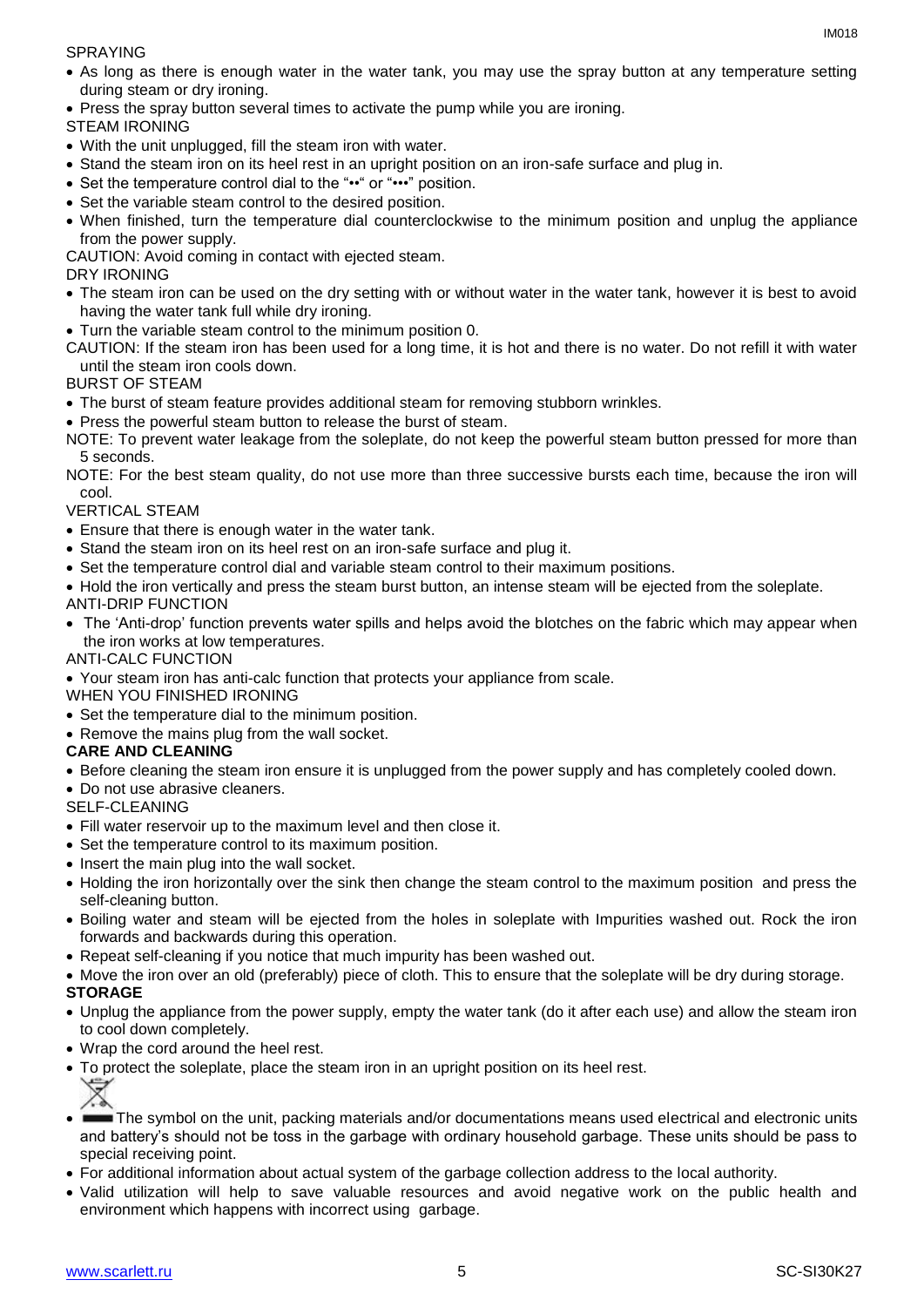#### **RUS РУКОВОДСТВО ПО ЭКСПЛУАТАЦИИ МЕРЫ БЕЗОПАСНОСТИ**

- Внимательно прочитайте данную инструкцию перед эксплуатацией прибора во избежание поломок при использовании. Неправильное обращение может привести к поломке изделия, нанести материальный ущерб или причинить вред здоровью пользователя.
- Перед первоначальным включением проверьте, соответствуют ли технические характеристики, указанные на изделии, параметрам электросети.
- Использовать только в бытовых целях. Прибор не предназначен для промышленного применения.
- Не использовать вне помещений или в условиях повышенной влажности.
- При отключении прибора от сети питания держитесь рукой за вилку, не тяните за шнур питания.
- Следите за тем, чтобы шнур питания не касался острых кромок и горячих поверхностей.
- Всегда отключайте прибор от электросети, если он не используется, а также перед заливом или сливом воды.
- Во избежание поражения электрическим током и возгорания, не погружайте прибор или шнур питания в воду или другие жидкости. Если это произошло, НЕ БЕРИТЕСЬ за изделие, немедленно отключите его от электросети и обратитесь в Сервисный центр для проверки.
- При повреждении шнура питания его замену, во избежание опасности, должен производить изготовитель или уполномоченный им сервисный центр, или аналогичный квалифицированный персонал.
- Прибор не предназначен для использования лицами (включая детей) с пониженными физическими, чувственными или умственными способностями или при отсутствии у них опыта или знаний, если они не находятся под контролем или не проинструктированы об использовании прибора лицом, ответственным за их безопасность.
- Не пытайтесь самостоятельно ремонтировать устройство. При возникновении неполадок обращайтесь в ближайший Сервисный центр.
- Дети должны находиться под контролем для недопущения игры с прибором.
- Утюг не должен быть без присмотра, пока он подключен к сети питания.
- В перерывах при глажении ставьте утюг только на пятку. Не рекомендуется ставить его на металлические или шероховатые поверхности. Во время глажения и в перерывах между ним утюг должен находиться на устойчивой поверхности
- ВНИМАНИЕ: Во избежание перегрузки сети питания, не подключайте утюг одновременно с другими мощными электроприборами к одной и той же линии электросети.
- Если изделие некоторое время находилось при температуре ниже 0ºC, перед включением его следует выдержать в комнатных условиях не менее 2 часов.
- Производитель оставляет за собой право без дополнительного уведомления вносить незначительные изменения в конструкцию изделия, кардинально не влияющие на его безопасность, работоспособность и функциональность.
- Дата производства указана на изделии и/или на упаковке, а также в сопроводительной документации.

#### **ПОДОШВА**

 Подошва «Keramopro» это профессиональное металлокерамическое покрытие, разработанное совместно со специалистами компании Scarlett. Покрытие обладает повышенным уровнем прочности, скольжения и 100% стойкостью к пригоранию.

#### **ПОДГОТОВКА**

- Прибор предназначен для глажения одежды и других изделий из ткани.
- На некоторые детали утюга при изготовлении была нанесена смазка, поэтому при первоначальном включении утюг может немного дымить. Через некоторое время дым исчезнет.

#### **РАБОТА**

ТЕМПЕРАТУРНЫЕ РЕЖИМЫ

- Перед началом работы убедитесь, что на изделии, которое Вы собираетесь гладить, имеется ярлык с указаниями по обработке этого конкретного изделия; неукоснительно придерживайтесь их.
- Установите терморегулятор в положение, соответствующее типу ткани, которую Вы собираетесь гладить:

| ЗНАЧОК                  | ТИП ТКАНИ                                    |
|-------------------------|----------------------------------------------|
|                         | Изделие гладить не рекомендуется             |
|                         | Синтетика, Нейлон, Акрил, Полиэстер, Вискоза |
| $^{\bullet}$            | Шерсть, Шелк                                 |
| $\bullet\bullet\bullet$ | Хлопок, Лён                                  |
|                         | Максимальная температура (отпаривание)       |

Подключите утюг к электросети. Загорится световой индикатор нагрева.

• Когда индикатор погаснет, можно начинать гладить.

НАПОЛНЕНИЕ РЕЗЕРВУАРА ДЛЯ ВОДЫ

- Перед заливом воды отключите утюг от электросети.
- Поставьте утюг горизонтально (на подошву).
- Аккуратно залейте воду в резервуар.
- Во избежание переполнения не наливайте воду выше отметки «max» на резервуаре.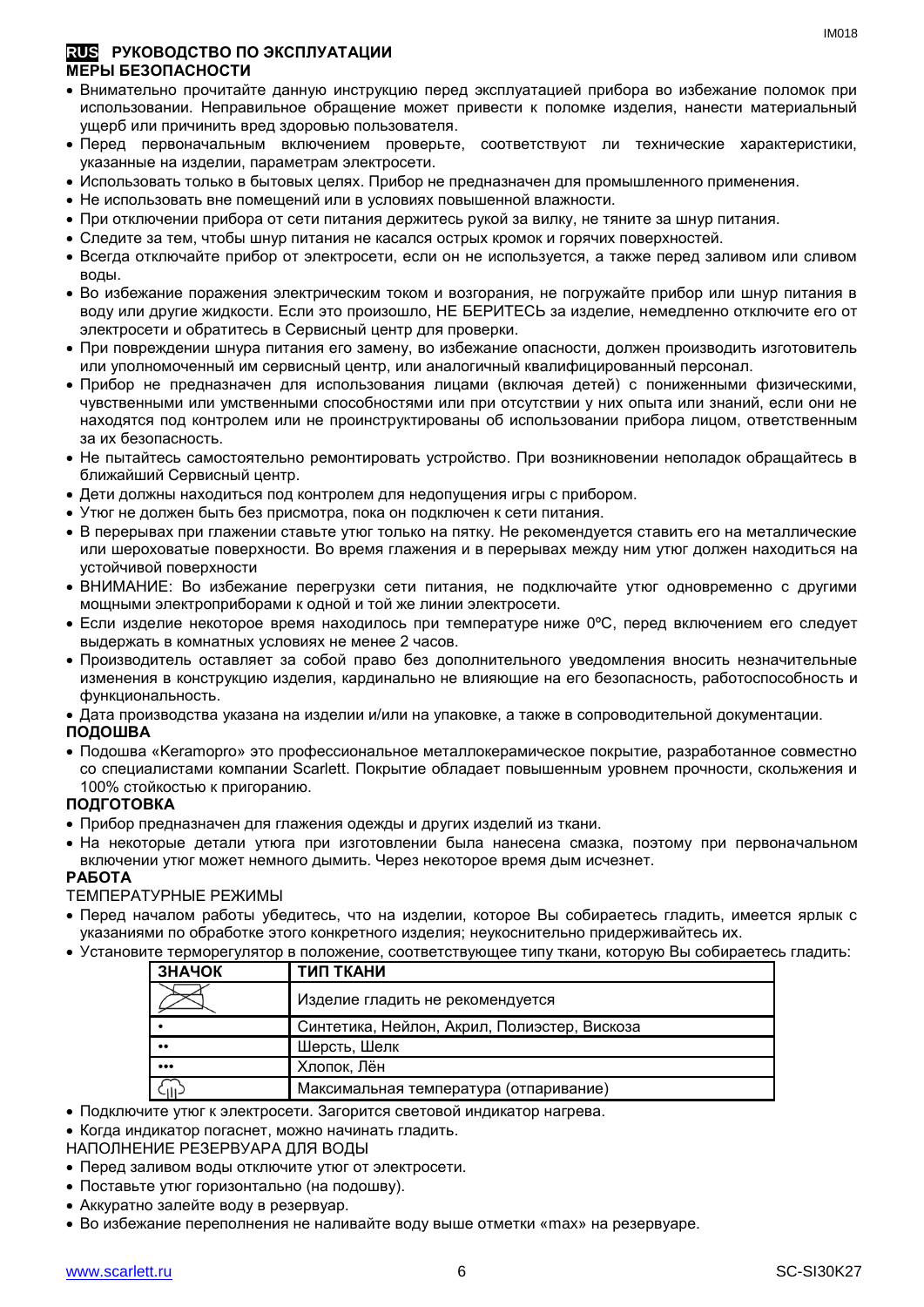- ВНИМАНИЕ: Утюг рассчитан на использование водопроводной воды. Однако предпочтительнее заливать очищенную воду, особенно, если водопроводная слишком жёсткая.
- Не заливайте в резервуар химически умягченную воду и не используйте ароматизирующие добавки.
- Если водопроводная вода слишком жесткая, заливайте только дистиллированную или деминерализованную воду.
- Отверстие для заполнения водой не должно быть открытым при пользовании утюгом.
- При повторном заполнении резервуара водой всегда отключайте утюг от электросети

В конце работы всегда необходимо полностью удалять воду из резервуара.

ВНИМАНИЕ: После слива воды из **остывшего** утюга, установите его вертикально (на пятку) и включите на **2 минуты** в режиме максимального нагрева, после чего отключите утюг от электросети.

#### РАЗБРЫЗГИВАНИЕ

- Разбрызгивание можно применять при любом режиме работы, если в резервуаре достаточно воды.
- Для этого несколько раз нажмите кнопку разбрызгивания.
- ОТПАРИВАНИЕ
- Отключите утюг от электросети и налейте в резервуар воду.
- Поставьте утюг вертикально на гладильную доску и подключите к электросети.
- Установите терморегулятор в положение "•• " или "••• ".
- Установите регулятор степени отпаривания в нужное положение.
- После окончания работы переведите терморегулятор в минимальное положение «min» и отключите утюг от электросети.

ВНИМАНИЕ: Во избежание ожогов не допускайте контакта с паром, выходящим из сопел на подошве утюга. СУХОЕ ГЛАЖЕНИЕ

- Вы можете гладить в сухом режиме, даже если резервуар заполнен водой. Однако при продолжительной работе в этом режиме не рекомендуется наливать в резервуар слишком много воды.
- Установите регулятор степени отпаривания в минимальное положение 0.

ВНИМАНИЕ: Если во время работы Вам необходимо применить отпаривание, а в резервуаре нет воды, отключите утюг от электросети и подождите, пока он остынет, и лишь затем заливайте воду. ПАРОВОЙ УДАР

- Эта функция служит для дополнительной разовой подачи пара при разглаживании сильно смятых участков ткани.
- Нажмите кнопку парового удара.
- ПРИМЕЧАНИЕ: Во избежание вытекания воды из паровых отверстий, не удерживайте кнопку парового удара нажатой дольше 5 секунд.

ПРИМЕЧАНИЕ: Не нажимайте кнопку парового удара более 3 раз подряд, иначе утюг остынет.

ВЕРТИКАЛЬНОЕ ОТПАРИВАНИЕ

- Убедитесь, что в резервуаре достаточно воды.
- Подключите утюг к электросети и поставьте его вертикально.
- Установите терморегулятор и регулятор степени отпаривания в максимальное положение.
- Держа утюг вертикально, нажмите кнопку парового удара.

ФУНКЦИЯ ЗАЩИТЫ ОТ ПОДТЕКАНИЯ «АНТИКАПЛЯ»

 Функция «антикапля», помогает избежать подтекание воды и образование разводов на ткани, при работе утюга на низких температурах.

ФУНКЦИЯ ANTI – CALC

Утюг оснащен функцией ANTI-CALC для защиты от образования накипи.

ЗАВЕРШЕНИЕ РАБОТЫ

- Установите терморегулятор в минимальное положение «min».
- Отключите утюг от электросети.

#### **ОЧИСТКА И УХОД**

- Перед очисткой утюга убедитесь, что он отключен от электросети и полностью остыл.
- Не используйте для очистки подошвы абразивные чистящие средства.
- САМООЧИСТКА
- Наполните резервуар для воды до максимальной отметки, затем закройте крышку.
- Установите терморегулятор в максимальное положение «max».
- Подключите утюг к сети питания.
- Держа утюг горизонтально над раковиной, установите регулятор степени отпаривания в максимальное положение и нажмите кнопку самоочистки.
- Выходящие из сопел пар и кипящая вода удалят загрязнения. При этом рекомендуется покачивать утюг вперед–назад.
- При сильном загрязнении утюга рекомендуется повторить цикл самоочистки.
- Чтобы высушить подошву утюга, прогладьте кусок ненужной ткани.

#### **ХРАНЕНИЕ**

- Отключите утюг от электросети, удалите из резервуара воду и дайте ему полностью остыть.
- Намотайте шнур питания вокруг основания утюга.
- Чтобы не повредить рабочую поверхность, храните утюг вертикально.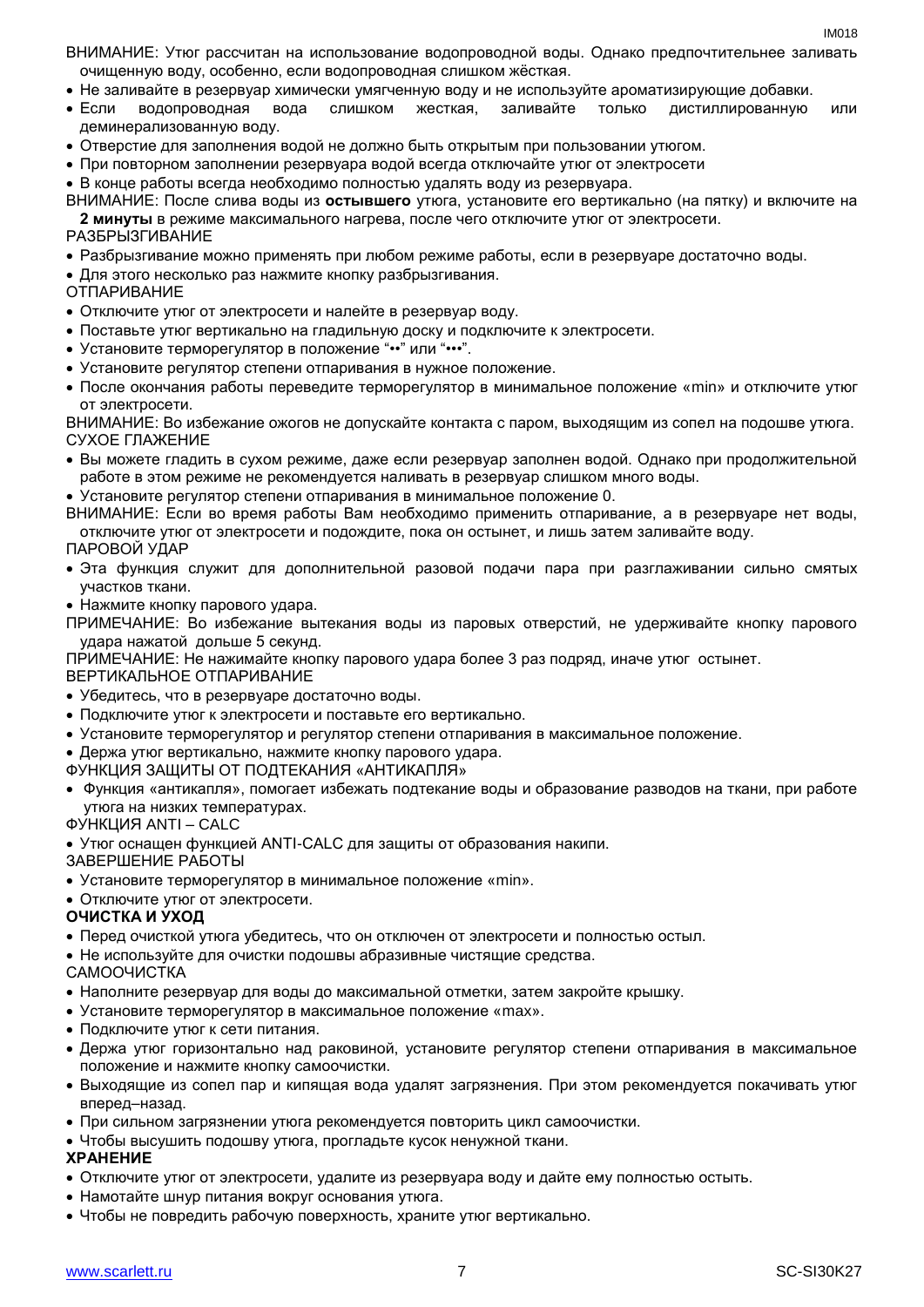

- Данный символ на изделии, упаковке и/или сопроводительной документации означает, что использованные электрические и электронные изделия и батарейки не должны выбрасываться вместе с обычными бытовыми отходами. Их следует сдавать в специализированные пункты приема.
- Для получения дополнительной информации о существующих системах сбора отходов обратитесь к местным органам власти.
- Правильная утилизация поможет сберечь ценные ресурсы и предотвратить возможное негативное влияние на здоровье людей и состояние окружающей среды, которое может возникнуть в результате неправильного обращения с отходами.

## **UA ІНСТРУКЦІЯ З ЕКСПЛУАТАЦІЇ**

- Шановний покупець! Ми вдячні Вам за придбання продукції торговельної марки SCARLETT та довіру до нашої компанії. SCARLETT гарантує високу якість та надійну роботу своєї продукції за умови дотримання технічних вимог, вказаних в посібнику з експлуатації.
- Термін служби виробу торгової марки SCARLETT у разі експлуатації продукції в межах побутових потреб та дотримання правил користування, наведених в посібнику з експлуатації, складає 2 (два) роки з дня передачі виробу користувачеві. Виробник звертає увагу користувачів, що у разі дотримання цих умов, термін служби виробу може значно перевищити вказаний виробником строк.

## **МІРИ БЕЗПЕКИ**

- Уважно прочитайте дану інструкцію перед експлуатацією приладу, щоб запобігти поломок при використовуванні. Невірне використання може призвести до поломки виробу, завдати матеріальної втрати чи шкоди здоров'ю користувача.
- Перед першим вмиканням перевірте, чи відповідають технічні характеристики виробу, позначені на наліпці, параметрам електромережі.
- Використовувати тільки у побуті. Прилад не призначений для виробничого використання.
- Не використовувати поза приміщеннями чи в умовах підвищеної вологості.
- При вимиканні приладу з мережі тримайтеся рукою за вилку, не тягніть за шнур.
- Стежте за тим, щоби шнур живлення не торкався гострих крайок чи гарячих поверхонь.
- Завжди вимикайте прилад з мережі, якщо він не використовується, а також перед заливанням та зливом води.
- Щоб запобігти враження електричним струмом та загоряння, не занурюйте прилад у воду чи інші рідини. Якщо це відбулося, НЕ ТОРКАЙТЕСЯ виробу, негайно відключите його з мережі та зверниться до Сервісного центру для перевірки.
- Не використовуйте прилад з пошкодженим шнуром живлення чи вилкою, а також після впливу рідин, падіння чи будь-яких ушкоджень. Щоб запобігти враження електричним струмом, не намагайтеся самостійно розбирати чи ремонтувати прилад, при необхідності звертайтеся до сервісного центру.
- Прилад не призначений для використання особами (включаючи дітей) зі зниженими фізичними, чуттєвими або розумовими здібностями або у разі відсутності у них опиту або знань, якщо вони не знаходяться під контролем або не проінструктовані про використання приладу особою, що відповідає за їх безпеку.
- Не намагайтеся самостійно ремонтувати прилад. При виникненні неполадок звертайтеся до найближчого Сервісного центру.
- Діти повинні знаходитись під контролем, задля недопущення ігор з приладом.
- Не залишайте ввімкнену чи гарячу праску без нагляду, особливо на прасувальній дошці.
- В перервах при прасуванні становіть праску тільки на п'ятку. Не слід ставити його на металеві чи шорсткі поверхні.
- УВАГА: Щоб запобігти перевантаження електромережі, не вмикайте прилад водночас з іншими потужними електроприладами до однієї лінії електромережі.
- Якщо виріб деякий час знаходився при температурі нижче 0ºC, перед увімкненням його слід витримати у кімнаті не менше 2 годин.
- Виробник залишає за собою право без додаткового повідомлення вносити незначні зміни до конструкції виробу, що кардинально не впливають на його безпеку, працездатність та функціональність.
- Дата виробництва вказана на виробі та/або на упаковці, а також у супровідній документації.
- Обладнання відповідає вимогам Технічного регламенту обмеження використання деяких небезпечних речовин в електричному та електронному обладнанні.
- **ПІДОШВА**
- Підошва «Keramopro» це професійне металокерамічне покриття, розроблене спільно зі спеціалістами компанії Scarlett. Покриття має збільшений рівень міцності, ковзання та 100% стійкість до пригорання.

#### **ПІДГОТОВКА**

 Деякі деталі праски при виробленні були змащені, тому пiд час першого вмикання праска може злегка диміти. Незабаром дим зникне.

## **ЕКСПЛУАТАЦІЯ**

ТЕМПЕРАТУРНІ РЕЖИМИ

- Перед початком роботи переконайтеся, що на виробі, який Ви маєте прасувати, є ярлик з указівками по обробці цього конкретного виробу; неухильно дотримуйтеся їх.
- Установите терморегулятор до позиції, відповідної типу тканини, яку Ви маєте прасувати:

IM018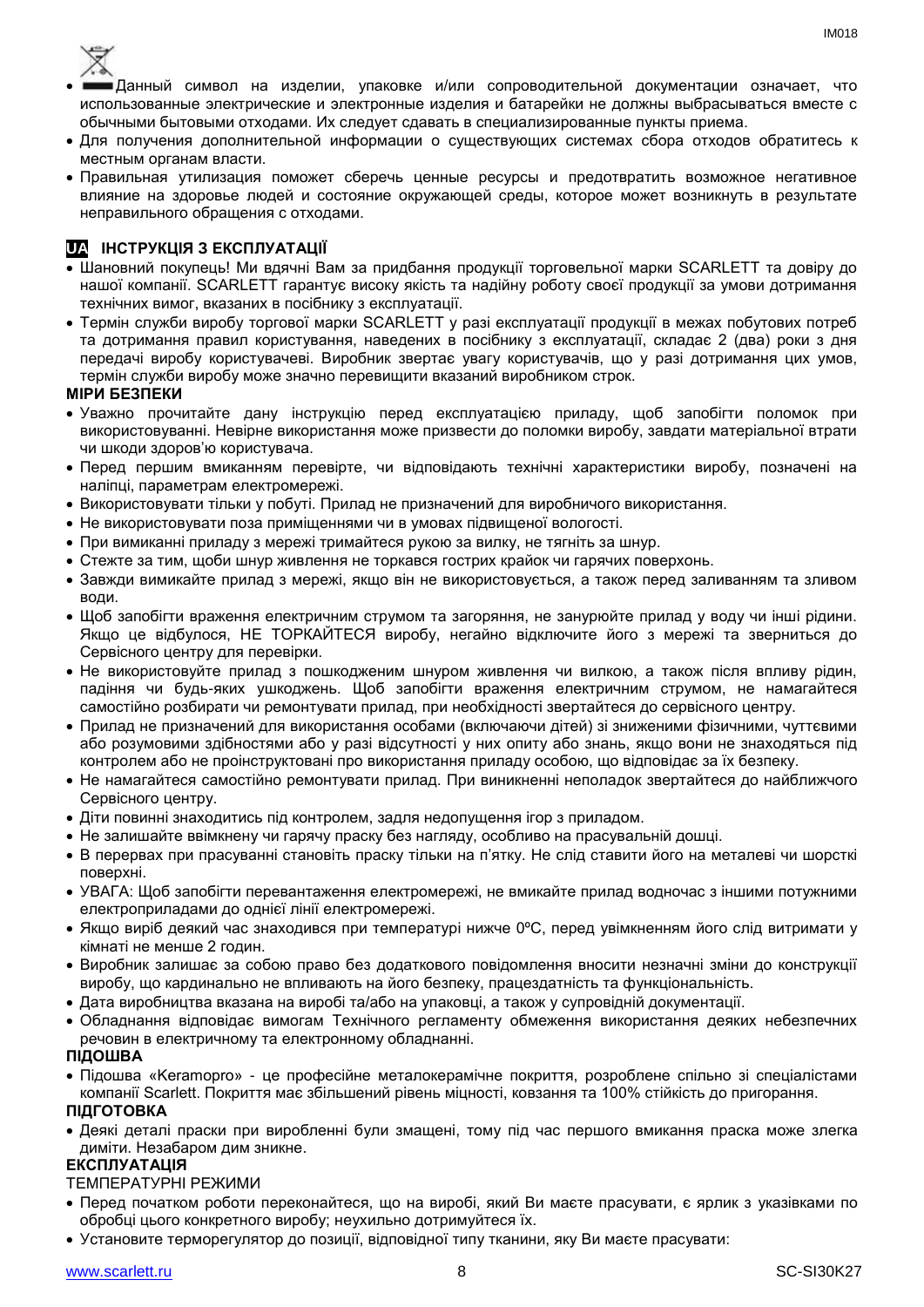| ЗНАЧОК                  | ТИП ТКАНИНИ                                 |
|-------------------------|---------------------------------------------|
|                         | Виріб прасувати не варто                    |
|                         | Синтетика, Нейлон, Акріл, Полиэстр, Віскоза |
| $^{\bullet}$            | Вовна, Шовк                                 |
| $\bullet\bullet\bullet$ | Бавовна, Льон                               |
|                         | Максимальна температура (відпарювання)      |

Підключите праску до електромережі. Засвітиться світловий індикатор нагріву.

• Коли індикатор згасне, можна починати прасувати.

НАПОВНЕННЯ РЕЗЕРВУАРА ДЛЯ ВОДИ

- Поперед заливу води відключите праску з електромережі.
- Поставте праску горизонтально (на підошву).
- Акуратно залийте воду у резервуар.
- Щоби запобігти переповнення, не наливайте воду вище мітки на резервуарі.
- Отвір для заповнення водою не повинен бути відкритим під час використання праски.
- При повторному заповненні резервуара водою завжди вимикайте праску від електромережі.

УВАГА: Праска розрахована на використання водопроводної води. Але краще заливати очищену воду, особливо, якщо водопроводна дуже жорстка.

- Не заливайте у резервуар хімічно пом'якшену воду та не споживайте ароматизаторів.
- Якщо водопровідна вода занадто жорстка, заливайте тільки дистильовану або демінералізовану воду.
- Наприкінці роботи завжди необхідно цілком видаляти воду з резервуара.

РОЗБРИЗКУВАННЯ

- Розбризкування можна застосовувати при будь-якому режимі роботи, якщо у резервуарі достатньо води.
- Для цього декілька разів натисніть кнопку розбризкування.

ВІДПАРЮВАННЯ

Відключите праску з електромережі та налийте у резервуар воду.

- Поставте праску вертикально на прасувальну дошку та підключите до електромережі.
- Переведіть терморегулятор до позиції "••" чи "•••".
- Установите регулятор ступеня відпарювання у потрібну позицію.

 Наприкінці роботи переведіть терморегулятор до мінімальної позиції та вимкніть праску з електромережі. УВАГА: Щоб запобігти опіків, не допускайте контакту із парою, що виходить з сопел на підошві праски. СУХЕ ПРАСУВАННЯ

- Ви можете прасувати у сухому режимі, навіть якщо резервуар заповнений водою. Однак при довгій роботі в цьому режимі не слід наливати у резервуар дуже багато води.
- Установите регулятор ступеня відпарювання у мінімальну позицію 0.

УВАГА: Якщо пiд час роботи необхідно застосувати відпарювання, а в резервуарі немає води, відключите праску з електромережі та дочекайтеся, поки вона остигне, і тільки потім заливайте воду.

ПАРОВИЙ УДАР

Ця функція застосовується для додаткової разової подачи пари при розпрасовуванні дуже зім'ятих місць.

Натисніть кнопку відпарювання.

УВАГА: Щоб запобігти витікання води з парових отворів, утримуйте кнопку відпарювання натисненою не довше ніж 5 секунд.

ПРИМІТКА: Не натискайте кнопку відпарювання більш ніж 3 рази підряд, інакше праска швидко охолоне. ВЕРТИКАЛЬНЕ ВІДПАРЮВАННЯ

- Переконайтеся, що в резервуарі достатньо води.
- Ввімкніть праску до електромережі та поставте її вертикально.
- Установите терморегулятор та регулятор ступеня відпарювання у максимальну позицію.

Тримаючи праску вертикально, натисніть кнопку подачи пари.

ФУНКЦІЯ ЗАХИСТУ ВІД ПІДТІКАННЯ «АНТИКРАПЛЯ»

 Функція «антикрапля», допомагає запобігти підтіканню води та виникненню розводів на тканині, під час роботи праски на низьких температурах.

ФУНКЦІЯ ANTI – CALC

Праска обладнана функцією ANTI-CALC для захисту від утворення накипу.

ЗАВЕРШЕННЯ РОБОТИ

- Установите регулятор температури у мінімальну позицію.
- Відключите праску з електромережі.

## **ОЧИЩЕННЯ ТА ДОГЛЯД**

- Перед очищенням праски переконайтеся, що вона відключена з електромережі та повністю остигла.
- Не використовуйте для очищення підошви абразивні чистячі засоби.

САМООЧИЩЕННЯ

- Наповніть резервуар для води до максимальної мітки, потім закрийте кришку.
- Установите терморегулятор у максимальну позицію.
- Підключите праску до єлектромережі.
- Тримаючи праску горизонтально над раковиною, установите регулятор подачи пари у максимальну позицію та натисніть кнопку самоочищення.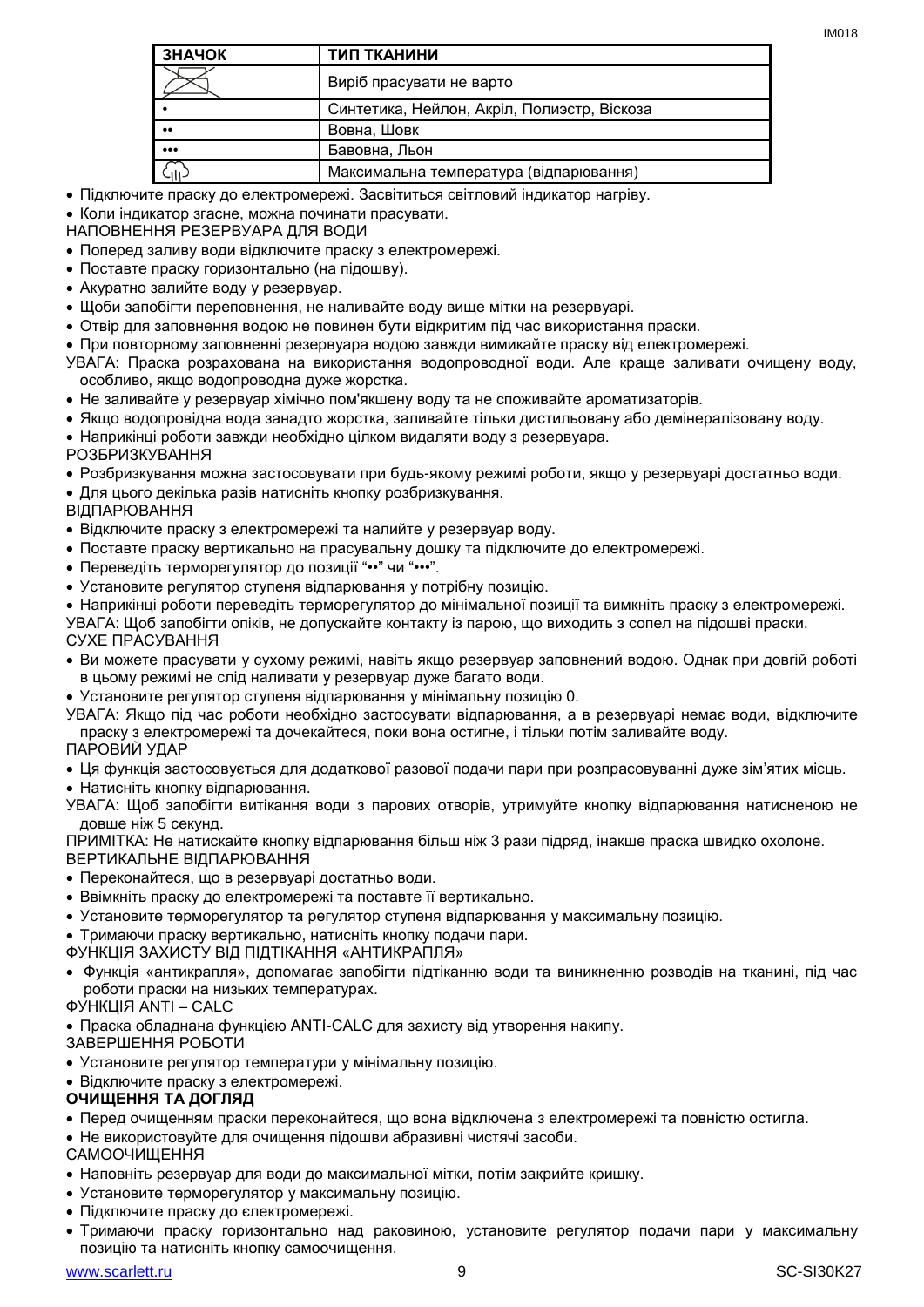- Пара та окріп, виходячі з сопел, видалять забрудження. При цьому варто похитувати праску уперед та назад.
- При сильному забрудженні праски варто повторити цикл самоочистки.
- Щоб висушити підошву праски, попрасуйте шматок непотрібної тканини.

## **ЗБЕРЕЖЕННЯ**

くゝ

- Відключите праску з електромережі, видаліть з резервуара воду та дайте їй повністю остигнути.
- Намотайте шнур живлення довкола основи праски.
- Щоби не ушкодити робочу поверхню, зберігайте праску вертикально. ▽
- • Цей символ на виробі, упаковці та/або в супровідній документації означає, що електричні та електронні вироби, а також батарейки, що були використані, не повинні викидатися разом із звичайними побутовими відходами. Їх потрібно здавати до спеціалізованих пунктів прийому.
- Для отримання додаткової інформації щодо існуючих систем збору відходів зверніться до місцевих органів влади.
- Належна утилізація допоможе зберегти цінні ресурси та запобігти можливому негативному впливу на здоров'я людей і стан навколишнього середовища, який може виникнути в результаті неправильного поводження з відходами.

## **KZ ПАЙДАЛАНУ ЖӨНІНДЕГІ НҰСҚАУЛЫҚ**

- Құрметті сатып алушы! SCARLETT сауда таңбасының өнімін сатып алғаныңыз үшін және біздің компанияға сенім артқаныңыз үшін Сізге алғыс айтамыз. Іске пайдалану нұсқаулығында суреттелген техникалық талаптар орындалған жағдайда, SCARLETT компаниясы өзінің өнімдерінің жоғары сапасы мен сенімді жұмысына кепілдік береді.
- SCARLETT сауда таңбасының бұйымын тұрмыстық мұқтаждар шеңберінде пайдаланған және іске пайдалану нұсқаулығында келтірілген пайдалану ережелерін ұстанған кезде, бұйымның қызмет мерзімі бұйым тұтынушыға табыс етілген күннен бастап 2 (екі) жылды құрайды. Аталған шарттар орындалған жағдайда, бұйымның қызмет мерзімі өндіруші көрсеткен мерзімнен айтарлықтай асуы мүмкін екеніне өндіруші тұтынушылардың назарын аударады.

#### **ҚАУІПСІЗДІК ШАРАЛАРЫ**

- Қолдану нұсқауын ықыласпен оқып шығыңыз және оны анықтамалық материал ретінде сақтаңыз. Дұрыс қолданбау бұйымның бұзылуына әкелуі, материалдық не қолданушының денсаулығына зиян келтіруі мүмкін.
- Алғашқы қосудың алдында бұйымның техникалық сипаттамасының жапсырмада көрсетілген электр жүйесінің параметрлеріне сәйкестігін тексеріңіз.
- Тек қана тұрмыстық мақсаттарда қолданылады. Құрал өнеркәсіптік қолдануға арналмаған.
- Жайдан тыс не жоғары дымқылды жағдайда қолданылмайды.
- Құралды қоректену жүйесінен сөндіргенде қолмен шаңышқыны ұстаңыз, қоректену бауынан тартпаңыз.
- Қоректену бауының өткір жиектер және ыстық үстілерге тимеуін қадағалаңыз.
- Егер құрал қолданылмаса, сонымен қатар оған су құйыю не ағызу алдында электр жүйесінен әрқашан сөндіріп тастаңыз.
- Электр тоғының ұруына және жануға тап болмау үшін, құралды суға немесе басқа сұйықтықтарға батырмаңыз. Егер бұл жағдай болса, бұйымды ҰСТАМАҢЫЗ, оны электр жүйесінен дереу сөндіріп тастаңыз және сервис орталығына тексертіңіз.
- Қоректену бауы не шаңышқысы зақымдалған, құлап түскен немесе басқа зақымдары бар құралды қолданбаңыз. Электр тоғының ұруына тап болмау үшін өздігінен талдауға және жөндеуге талпынбаңыз, қажет болса сервис орталығына барыңыз.
- Дене, жүйке не болмаса ақыл-ой кемістігі бар, немесе осы құрылғыны қауіпсіз пайдалану үшін тәжірибесі мен білімі жеткіліксіз адамдардың (соның ішінде балалардың) қауіпсіздігі үшін жауап беретін адам қадағаламаса немесе құрылғыны пайдалану бойынша нұсқау бермесе, олардың бұл құрылғыны қолдануына болмайды.
- Құрылғыны өз бетіңізше жөндеуге талпынбаңыз. Олқылықтар пайда болса жақын арадағы сервис орталығына апарыңыз.
- Балалар құрылғымен ойнамауы үшін оларды үнемі қадағалап отыру керек.
- Қосылған не ыстық үтікті қараусыз қалдырмаңыз, әсіресе үтіктеуіш тақтайда.
- Үтіктеуден үзілістерде үтікті тек қана өкшеге қойыңыз. Оны металл не кедір-бұдырлы үстіге қою ұсынылмайды.
- НАЗАР: Қоректену жүйесінің шамадан артық жүктелуіне тап болмау үшін, үтікті басқа қуатты электр аспаптармен бірге бір электр жүйесінің желісіне іске қоспаңыз.
- Егер бұйым біршама уақыт 0ºC-тан төмен температурада тұрса, іске қосар алдында оны кем дегенде 2 сағат бөлме температурасында ұстау керек.
- Өндіруші бұйымның қауіпсіздігіне, жұмыс өнімділігі мен жұмыс мүмкіндіктеріне түбегейлі әсер етпейтін болмашы өзгерістерді оның құрылмасына қосымша ескертпестен енгізу құқығын өзінде қалдырады.
- Өндірілген күні өнімде және/немесе қорапта, сондай-ақ қосымша құжаттарда көрсетілген.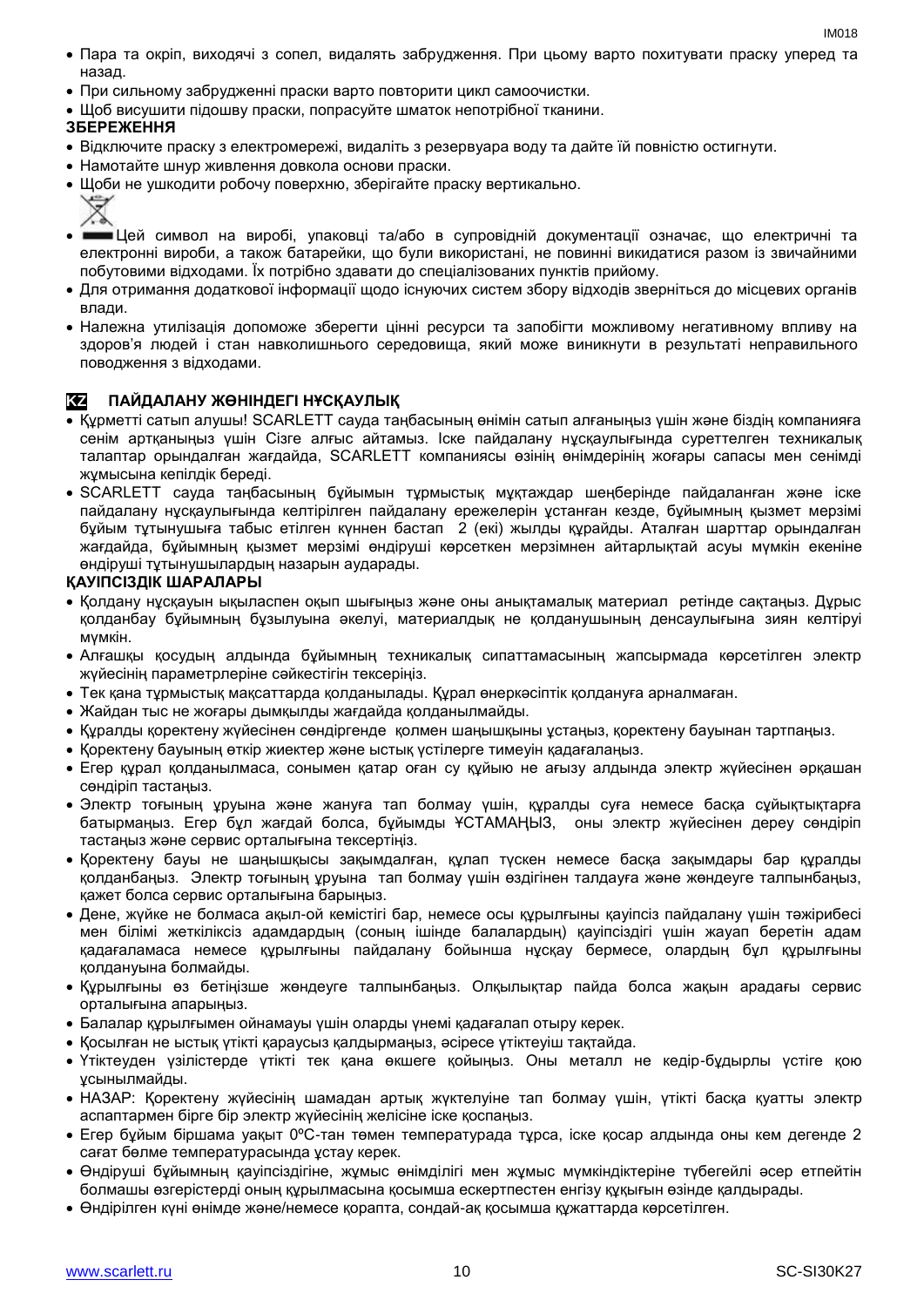## **ТАБАН**

 «Keramopro» табаны – бұл Scarlett компаниясының мамандарымен бірге әзірленген кәсіптік металлкерамикалық жабын. Жабын қабатының беріктілік, сырғанау деңгейі жоғары және түбінің күйіп кетуіне төзімділігі 100%.

## **ДАЙЫНДАУ**

 Үтіктің кейбір бөлшектеріне жасалу кезінде май жағылады, сондықтан алғашқы қосу барысында үтік аздап түтіндейді. Біраз уақыттан кейін түтін жоғалады.

## **ЖҰМЫС**

ТЕМПЕРАТУРАЛЫҚ ТӘРТІПТЕР

- Жұмысты бастар алдында, сіз үтіктемекші болған бұйымда осы нақты бұйымды өңдеу нұсқауларының ярлыгінің барына көз жеткізіңіз; оларды бұлжытпай ұстаныңыз.
- Термо реттегішті Сіз үтіктемекші болған мата үлгісіне лайықты күйге орнатыңыз:

| БЕЛГІШЕ                 | <b>MATA YJIFICI</b>                          |
|-------------------------|----------------------------------------------|
|                         | Бұйым үтіктеуге ұсынылмайды.                 |
|                         | Синтетика, Нейлон, Акрил, Полиэстер, Вискоза |
| $^{\bullet}$            | Жүн, Жібек                                   |
| $\bullet\bullet\bullet$ | Мақта, Зығыр                                 |
|                         | Барынша көп температура (булау)              |

- ҮтіктіэЭлектр жүйесіне қосыңыз. Қызудың жарықты индикаторы жанады.
- Индикатор өшкенде, үтіктеуді бастауға болады.

СУҒА АРНАЛҒАН РЕЗЕРВУАР ТОЛТЫРУ

- Су құяр алдында үтікті электр жүйесінен ажыратып тастаңыз.
- Үтікті горизонтальды қойыңыз (ұлтанға).
- Резервуарға ұқыппен су құйыңыз.
- Ереуінен асып кетпуі үшін резервуардағы белгіден жоғары су құймаңыз.
- Су құюға арналған саңылау үтікті пайдаланған кезде ашық тұрмауға тиіс.
- Сауытқа суды қайтадан құйған кезде үтікті әрқашан да электр желісінен ағытыңыз.

НАЗАР: үтік құбырдағы суды қолдануға есептелген. Бірақ тазаланған суды құю жақсырақ, әсіресе, егер құбырдың суы өте қатты болса.

- Су құятын ыдысқа химиялық түрде жұмсартылған су құймаңыз және хош иістендіретін үстемелер пайдаланбаңыз.
- Егер су құбырындағы су тым кермек болса, тек тазартылған немесе минералсыздандырылған су құйыңыз. Жұмыс соңында резервуардан суды әрқашан толық кетіру қажет.

ШАШЫРАТУ

- Шашыратуды, егер резервуарда су жеткілікті болса, жұмыстың кез келген тәртібінде қолдануға болады.
- Бұл үшін шашырату ноқатын бірнеше рет басыңыз.

БУЛАУ

- Үтікті электр жүйесінен сөндіріңіз де резервуарға су құйыңыз.
- Үтікті үітітеуіш тақтайға тік қойыңыз және электр жүйесіне қосыңыз.
- Термо реттегішті "••" немесе "•••" орнатыңыз.
- Булау дәрежесін реттегішті таңдап алынған күйге орнатыңыз.
- Жұмыс біткеннен кейін термо реттегішті ең аз күйге аударыңыз және үтікті электр жүйесінен ажыратып тастаңыз.

НАЗАР: Күйіктерден абай болу үшін үтік ұлтанындағы тесіктерден шығатын бу тиуіне жол бермеңіз. ҚҰРҒАҚ ҮТІКТЕУ

- Сіз құрғақ тәртіпте үтіктей алаcыз, тіпті егер резервуар сумен толтырылған болса да. Бірақ ұзаққа созылған жұмыс барысында бұл тәртіпте резервуарға өте көп су құю ұсынылмайды.
- Булау дәрежесін реттегішін ең аз күйге орнатыңыз 0.
- НАЗАР: Егер жұмыс уақытына сізге булауды қолдану қажет болса, ал резервуарда су жоқ болса, үтікті электр жүйесінен сөндіріңіз де ол суығанша күтіңіз, тек содан соң су құйыңыз.
- БУЛЫ СОҚҚЫ
- Бұл функция матаның қатты ұйпалақталған учаскелерін үтіктеу үшін қосымша бір рет бу беру қызметін атқарыды.

Булау ноқатын басыңыз.

- ЕСКЕРТУ: Бу тесіктерінен судың ақпауы үшін, булау ноқатын 5 секундтан ұзақ емес басып ұстап тұрыңыз. ЕСКЕРІМ: Булау батырмасын қатарынан 3 реттен артық баспаңыз, әйтпесе үтік жылдам суып кетеді. ТІК БУЛАУ
- Резервуарда су жеткілікті екеніне көз жеткізіңіз.
- Үтікті электр жүйесіне қосыңыз және оны тік қойыңыз.
- Термо реттегіш пен булау дәрежесін реттеуішті барынша көп күйіне орнатыңыз.
- Үтікті тік ұстай, бу беру ноқатын басыңыз.
- «БУҒА ҚАРСЫ» ФУНКЦИЯСЫНЫҢ АҒЫУЫНАН ҚОРҒАНЫШ
- «Тамшыға қарсы» функциясы үтік төмен температураларда жұмыс істеген кезде судың ағып кетуіне және матада таңдақтар қалуына жол бермеуге көмектеседі.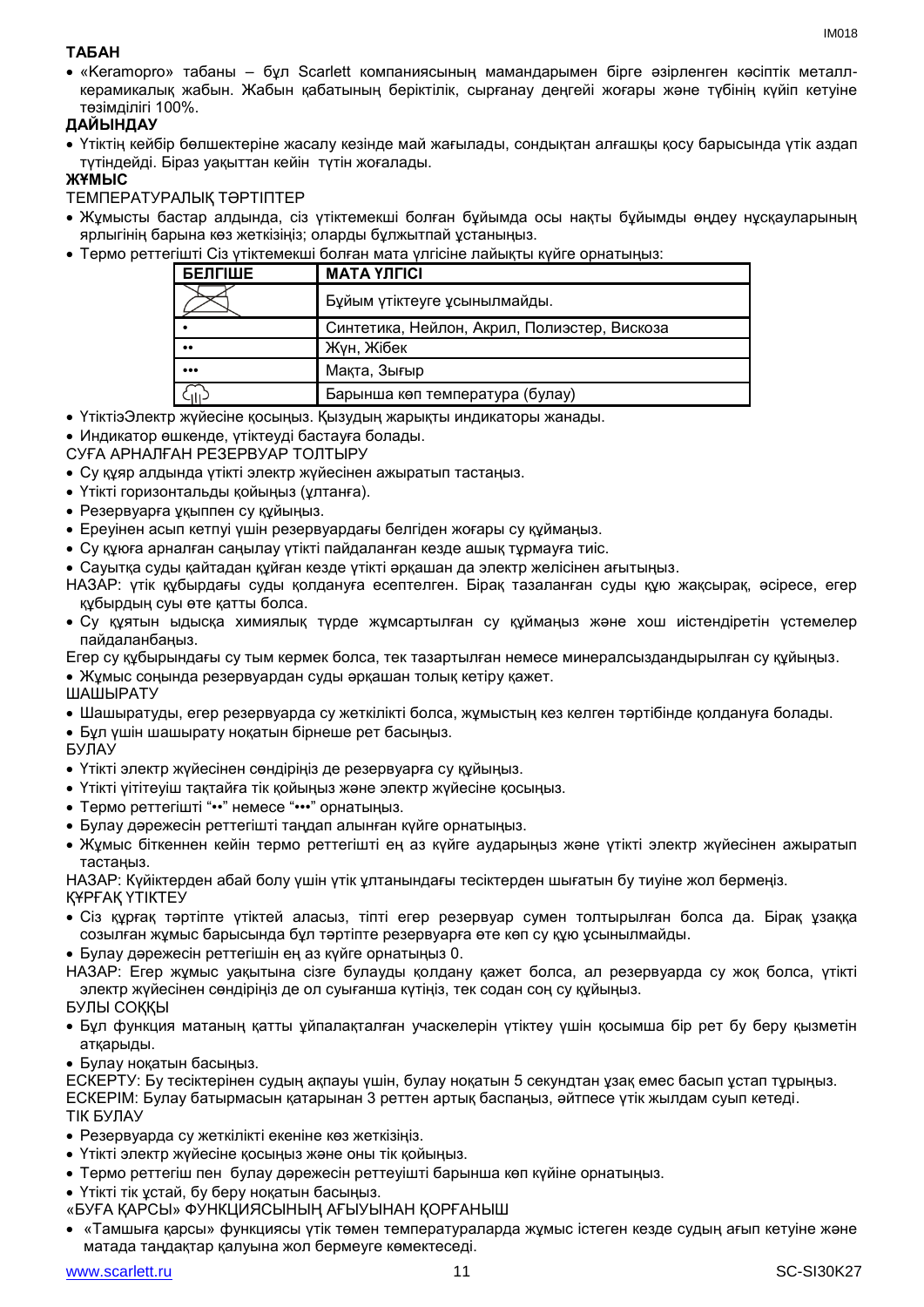## ANTI – CALC ФУНКЦИЯСЫ

 Үтік қаспақтан қорғауға арналған ANTI-CALC функциясымен жабдықталған. ЖҰМЫСТЫ АЯҚТАУ

- Температура реттеуішін ең аз күйге орнатыңыз.
- Үтікті электр жүйесінен ажыратып тастаңыз.

## **ТАЗАЛАУ ЖӘНЕ КҮТІМ**

Үтікті тазалаудың алдында оның электр жүйесінен сөндірілгеніне және толық суығанына көз жеткізіңіз.

Ұлтанды тазалау үшін абразивті тазалау заттарын қолданбаңыз.

ӨЗІН-ӨЗІ ТАЗАЛАУ

- Суға арналған резервуарды барынша көп белгіге дейін толтырыңыз, содан соң қақпақты жабыңыз.
- Термо реттегішті барынша көп күйге орнатыңыз.
- Үтікті қоректену жүйесіне қосыңыз.
- Үтікті раковинаның үстінде горизонтальды ұстап, бу беру реттеуішін барынша көп күйге орнатыңыз да өзін-өзі тазалау ноқтын басыңыз.
- Тесіктерден шығатын бу мен қайнаған су ластануларды кетіреді. Сонымен қатар үтікті алға-артқа тербету ұсынылады.
- Үтіктің қататы ластануында өзін-өзі тазалау циклін қайталау ұсынылады.
- Үтіктің ұлтанын кептіру үшін керексіз мата кесігін үтіктеңіз.

#### **САҚТАУ**

- Үтікті электр жүйесінен ажыратыз, резервуардан суды ағызыңыз және оған толық суытыңыз.
- Қоректену бауын үтіктің тұғырын айналдыра ораңыз.
- Жұмысшы үстіне зақым келтірмеу үшін, үтікті тік сақтаңыз.



- Өнімдегі, қораптағы және/немесе қосымша құжаттағы осындай белгі қолданылған электрлік және электрондық бұйымдар мен батарейкалар кәдімгі тұрмыстық қалдықтармен бірге шығарылмауы керек дегенді білдіреді. Оларды арнайы қабылдау бөлімшелеріне өткізу қажет.
- Қалдықтарды жинау жүйелері туралы қосымша мәліметтер алу үшін жергілікті басқару органдарына хабарласыңыз.
- Қалдықтарды дұрыс кәдеге жарату бағалы ресурстарды сақтауға және қалдықтарды дұрыс шығармау салдарынан адамның денсаулығына және қоршаған ортаға келетін теріс әсерлердің алдын алуға көмектеседі.

## **EST KASUTAMISJUHEND OHUTUSNÕUANDED**

- Enne triikraua kasutuselevõttu tutvuge tähelepanelikult käesoleva juhendiga. Nii väldite võimalikke vigu ja ohte seadme kasutamisel. Vale kasutamine võib põhjustada seadme riket, materiaalset kahju, ka tolmuimeja kasutaja tervise kahjustamist.
- Enne triikraua esimest vooluvõrku lülitamist kontrollige, et seadme etiketil osutatud andmed vastaksid kohaliku vooluvõrgu andmetele.
- Antud seade on mõeldud ainult koduseks kasutamiseks, mitte tööstuslikuks kasutamiseks.
- Ärge kasutage seadet väljas.
- Ärge eemaldage seadet vooluvõrgust juhtmest tõmmates vaid alati tuleb hoida kinni juhtme otsas olevast pistikust.
- Jälgige seda, et juhe ei puutuks vastu teravaid servi ja kuumi pindu.
- Triikraua veereservuaari täites või tühjendades või kui seadet ei kasutata tuleb seade alati vooluvõrgust välja tõmmata.
- Elektrilöögi saamise ja süttimise vältimiseks ärge asetage seadet vette ja teistesse vedelikesse. Kui seade on vette sattunud, ÄRGE SEDA KATSUGE, eemaldage lõikur kohe vooluvõrgust ja pöörduge teeninduskeskuse poole kontrollimiseks.
- Ärge kasutage vigastatud elektrijuhtme või pistikuga, samuti maha kukkunud või muul moel vigastada saanud seadet. Elektrilöögi saamise vältimiseks ärge püüdke antud seadet iseseisvalt avada ja remontida. Vea kõrvaldamiseks pöörduge autoriseeritud teeninduskeskuse poole.
- Seade ei ole ette nähtud kasutamiseks alanenud füüsiliste, tunnetuslike ja vaimsete võimetega isikutele (kaasa arvatud lastele) või neile, kellel puuduvad selleks kogemused või teadmised, kui nad ei ole järelevalve all või kui neid ei ole instrueerinud seadme kasutamise suhtes nende ohutuse eest vastutav isik.
- Ärge üritage iseseisvalt parandada seadet. Pöörduge lähimasse hoolduskeskusesse.
- Lapsed peavad olema järelevalve all, et nad ei pääseks seadmega mängima.
- Ärge jätke kuuma või sisse lülitatud või triikimislaual olevat triikrauda järelvalveta.
- Asetage triikraud ainult toetustallale. Ärge paigutage triikrauda metallile või ebatasasele pinnale.
- TÄHELEPANU: Vooluvõrgu ülekoormamise vältimiseks ärge kasutage samas vooluringis teisi kõrge voolutarbimusega seadmeid.
- Kui toode on olnud mõnda aega õhutemperatuuril alla 0 ºC, tuleb hoida seda enne sisselülitamist vähemalt 2 tundi toatemperatuuril.
- Tootja jätab endale õiguse teha ilma täiendava teatamiseta toote konstruktsiooni ebaolulisi muudatusi, mis ei mõjuta selle ohutust, töövõimet ega funktsioneerimist.

 $INAO18$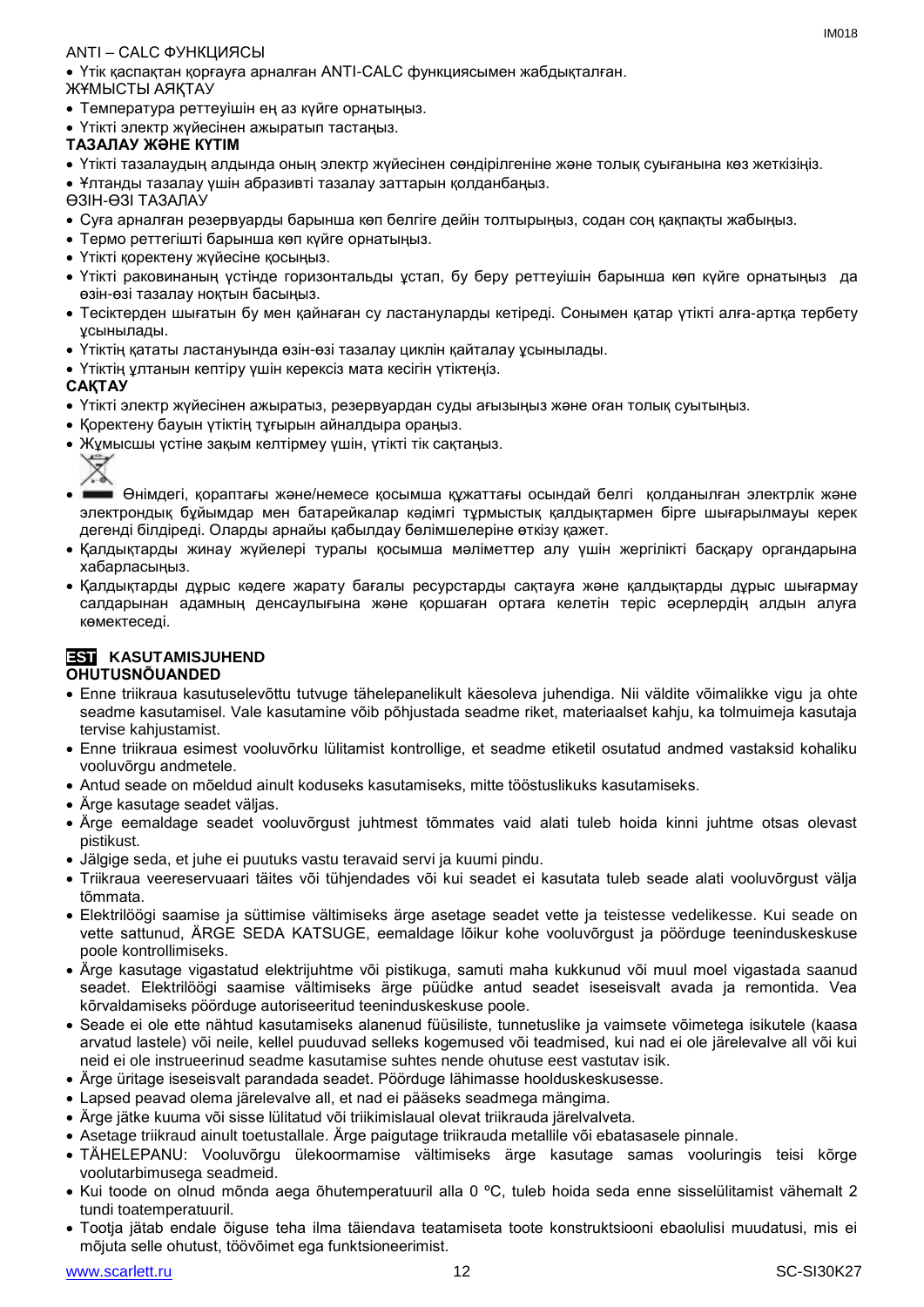Tootmiskuupäev on ära toodud tootel ja/või pakendil, aga ka saatedokumentatsioonis.

## **RAUAST TALD**

 "Keramopro" tallad on kaetud tipptasemel metall-keraamik-kattega, mis töötati välja koostöös Scarletti spetsialistidega. Katet iseloomustavad tõhusam tugevus, väiksem hõõrdetegur ja 100% vastupidavus kuumusele.

## **ENNE ESIMEST KORDA KASUTAMIST**

 Mõned triikraua detailid võivad uuest pärast olla kergelt määrdega koos, mis võib esimesel sisse lülitamisel tuua kaasa triikraua kerge suitsemise. Lühikese aja järel see lakkab.

## **KASUTAMINE**

TEMPERATUURI REGULEERIMINE

- Enne triikimist kontrollige alati kas silt triikimisjuhistega on riideeseme küljes. Kõikidel juhtudel tuleb järgida sildil toodud juhiseid.
- Keerake termoregulaator asendisse, mis vastab materjali tüübile, mida kavatsete triikida:

| <b>MÄRGE</b>            | MATERJALI TÜÜP                                |
|-------------------------|-----------------------------------------------|
|                         | Mitte triikida                                |
|                         | Sünteetika, nailon, akrüül, polüester         |
| $\bullet\bullet$        | Villane, siid                                 |
| $\bullet\bullet\bullet$ | Puuvill, linane                               |
| C iti                   | Maksimaalne auru temperatuur (aurutriikimine) |

Lülitage triikraud vooluvõrku. Kuumenduse märgutuli süttib.

Kui märgutuli kustub, võib alustada triikimist.

VEERESERVUAARI VEEGA TÄITMINE

- Eemaldage triikraud enne veega täitmist vooluvõrgust.
- Asetage triikraud horisontaalsesse asendisse (tallale).
- Ettevaatlikult täitke reservuaar veega.
- Ärge lisage vett rohkem kui märgini MAX.
- Veetäiteava ei tohi olla triikraua kasutamisel avatud.
- Mahuti korduval veega täitmisel lülitage triikraud alati vooluvõrgust välja.
- TÄHELEPANU: Triikraud on ehitatud kasutama tavalist kraanivett. Kui teie piirkonnas on vesi eriti kare on kraanivee asemel soovitav kasutada destilleeritud vett.
- Ärge täitke reservuaari keemiliselt pehmendatud veega ning ärge kasutage lõhnaaineid.
- Kui kraanivesi on eriti kare, kasutage ainult destilleeritud või demineraliseeritud vett.

Veereservuaar tuleb peale igat kasutamist tühjendada.

PIHUSTAMINE

- Kui reservuaaris on piisavalt vett võite te kasutada pihustusnuppu iga triikimiserežiimi juures.
- Pihustamiseks vajutage triikimise ajal mitu korda nupule.

AURUTAMINE

- Eemaldage triikraud vooluvõrgust ja täitke reservuaar veega.
- Pange triikraud triikimislauale tagumise otsa peale püsti seisma ning lülitage seade vooluvõrku.
- Keerake termoregulaator asendisse "••" või "•••".
- Keerake aururegulaator vajalikku asendisse.
- Peale triikimise lõpetamist keerake termoregulaator asendisse MIN ning eemaldage seade vooluvõrgust.

HOIATUS: vältige seadmest väljuva auruga kokku puutumist.

KUIV TRIIKIMINE

- Aurutriikrauda on võimalik kasutada ka kuivaks triikimiseks nii siis kui vett on või kui vett ei ole seadme reservuaaris. Soovitav on aga mitte hoida triikraua veereservuaari liiga täis kuiva triikimise ajal.
- Keerake aururegulaator asendisse 0.
- TÄHELEPANU: Kui triikrauda on pika aja vältel kasutatud, kui seade on kuum ning vett seadmes ei ole vältige vee lisamist kuni seadme maha jahtumiseni.

AURUPAHVAK

- Jõulise aurupahvaku abil saab siledaks sügavaid kortse.
- Vajutage korraks auruoja nupule.

MÄRKUS: vee lekkimise vältimiseks seadme tallast ärge hoidke aurujoa nuppu alla surutuna kauem kui 5 sekundi vältel.

MÄRKUS: Ärge vajutage auruoja nuppu rohkem kui 3 korda järjest, muidu triikraud jahtub kiirelt maha. VERTIKAALNE AURUTAMINE

- Veenduge, et reservuaaris on piisavalt vett.
- Lülitage triikraud vooluvõrku ja asetage seade püstisesse asendisse.
- Keerake temperatuuriregulaator ja aururegulaator MAX asendisse.

Triikrauda vertikaalselt hoides vajutage auruoja nupule.

- VEE VÄLJAVOOLAMISE VASTANE KAITSE "TILGALUKU" FUNKTSIOON
- Tilgavastane" funktsioon aitab vältida vee väljatilkumist ning kangale plekkide tekkimist triikraua kasutamisel madalatel temperatuuridel.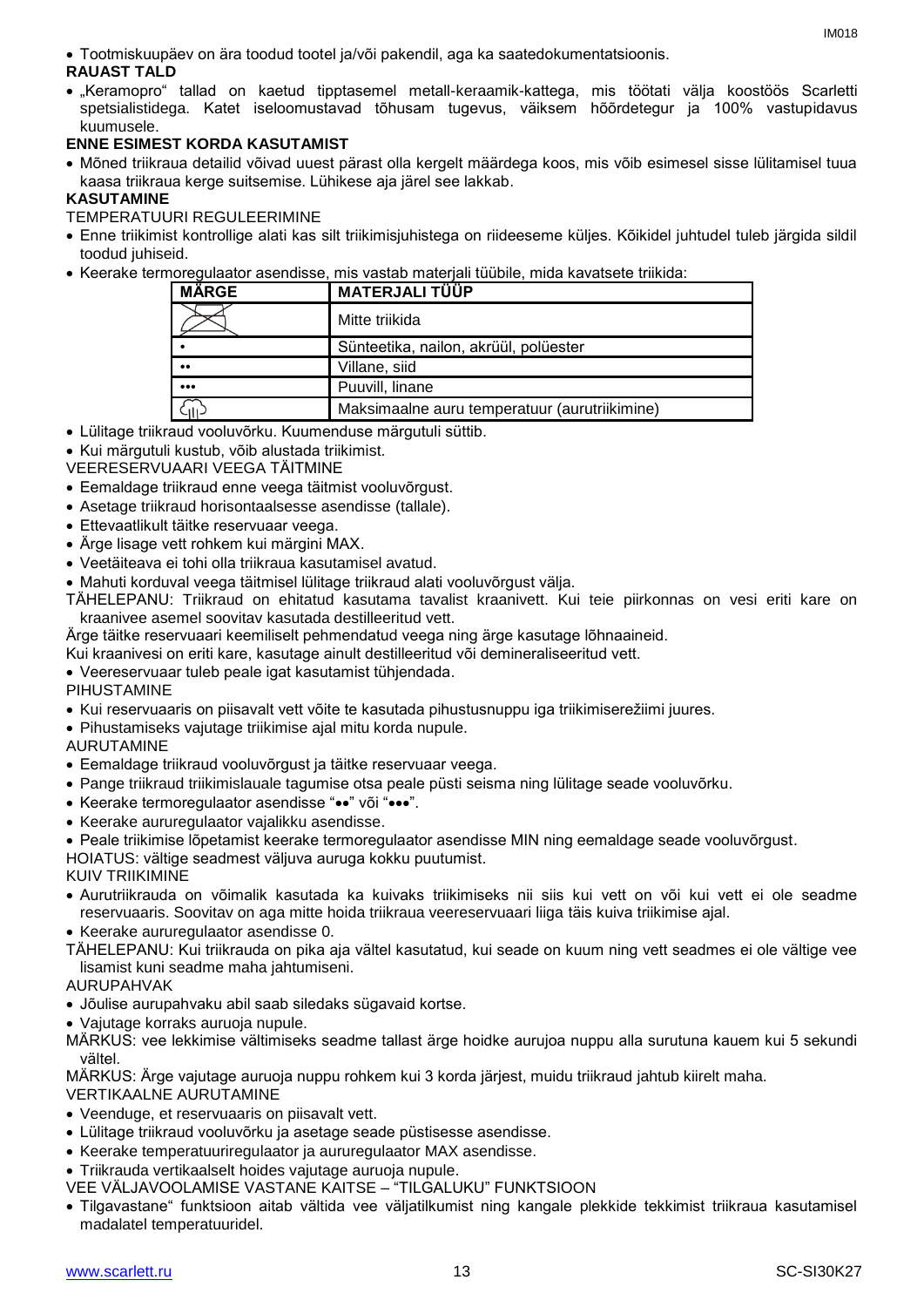## ANTI – CALC FUNKTSIOON

ANTI-CALC süsteem tagab kaitse katlakivi vastu.

TRIIKIMISE LÕPETAMINE

• Keerake termoregulaator asendisse MIN.

Eemaldage triikraud vooluvõrgust.

## **PUHASTUS JA HOOLDUS**

- Enne puhastamist eemaldage seade alati vooluvõrgust ning laske seadmel täielikult maha jahtuda.
- Talla puhastamiseks ärge kasutage abrasiivseid puhastusvahendeid.

ISEPUHASTUMINE

- Täitke reservuaar kuni MAX märgini veega ja sulgege kaas.
- Keerake termoregulaator MAX asendisse.
- Ühendage triikraud vooluvõrku.
- Hoidke triikrauda horisontaalselt kraanikausi kohal ning keerake aururegulaator isepuhastuse asendisse ja vajutage isepuhastumise nupule.
- Triikraua põhjas olevatest avadest väljuv keev vesi ja aur eemaldavad mustuse. Vee ja auru väljumise ajal liigutage triikrauda edasi-tagasi.
- Suure koguse mustuse väljumisel seadmest korrake ülalkirjeldatud protseduuri veel kord.
- Puhastage seadme põhi vastu (soovitavalt) vana riiet.

## **HOIDMINE**

- Eemaldage triikraud vooluvõrgust, tühjendage veereservuaar ning laske seadmel täielikult maha jahtuda.
- Kerige toitejuhe triikraua ümber.
- Talla kaitsmiseks paigutage triikraud oma tagumisele osale püstisesse asendisse. ∀
- Antud sümbol tootel, pakendil ja/või saatedokumentatsioonis tähendab, et kasutatud elektrilisi ja elektroonilisi tooteid ja patareisid ei tohi ära visata koos tavaliste olmejäätmetega. Need tuleb anda ära spetsialiseeritud vastuvõtupunktidesse.
- Täiendava informatsiooni saamiseks olemasolevatest jäätmete kogumise süsteemidest pöörduge kohalike võimuorganite poole.
- Õige utiliseerimine aitab hoida kokku hinnalisi ressursse ning ennetada võimalikku negatiivset mõju inimeste tervisele ja ümbritseva keskkonna olukorrale, mis võib tekkida jäätmete ebaõige käitlemise tulemusel.

#### **LV LIETOŠANAS INSTRUKCIJA DROŠĪBAS NOTEIKUMI**

- Pirms ierīces ekspluatācijas uzmanīgi izlasiet doto lietošanas instrukciju, lai izvairītos no bojājumu rašanās lietošanas laikā. Nepareiza ierīces lietošana var radīt tās bojājumus, materiālus zaudējumus un lietotāja veselībai kaitējumus.
- Pirms pirmreizējās ieslēgšanas pārbaudiet, vai ierīces tehniskie raksturojumi, kas norādīti uz uzlīmes, atbilst elektrotīkla parametriem.
- Izmantot tikai sadzīves vajadzībām, atbilstoši Lietošanas instrukcijai. Ierīce nav paredzēta rūpnieciskai izmantošanai.
- Neizmantot ārpus telpām, kā arī paaugstināta mitruma apstākļos.
- Atvienojot ierīci no elektrotīkla turieties ar roku pie kontaktdakšas, nevis aiz elektrovada.
- Sekojiet līdzi, lai elektrovads nepieskartos klāt asām malām un karstām virsmām.
- Vienmēr atvienojiet ierīci no elektrotīkla, ja tā netiek izmantota vai tiek ieliets vai izliets ūdens.
- Lai izvairītos no elektrostrāvas trieciena vai aizdegšanās, negremdējiet ierīci ūdenī vai kādā citā šķidrumā. Ja tas ir noticis NEAIZTIECIET ierīci nekavējoties atslēdziet to no elektrotīkla un dodieties uz tuvāko servisa centru ierīces pārbaudei.
- Barošanas vada bojājuma gadījumā, drošības pēc, tā nomaiņa jāuztic ražotājam vai tā pilnvarotam servisa centram, vai arī analoģiskam kvalificētam personālam.
- Ierīce nav paredzēta izmantošanai personām (ieskaitot bērnus) ar pazeminātām fiziskām, emocionālām vai intelektuālām spējām vai personām bez dzīves pieredzes vai zināšanām, ja viņas nekontrolē vai neinstruē ierīces lietošanā persona, kas atbild par viņu drošību.
- Necentieties patstāvīgi labot ierīci. Bojājumu rašanās gadījumā dodieties uz tuvāko Servisa centru.
- Neļaujiet bērniem izmantot gludekli, esiet uzmanīgi izmantojot ierīci to tuvumā.
- Neatstājiet ieslēgtu gludekli bez uzraudzības, it sevišķi uz gludināmā dēļa.
- Gludināšanas pārtraukumos gludekli novietojiet uz pēdas. Nav ieteicams to darīt uz metāliskām vai nelīdzenām virsmām.
- UZMANĪBU: Lai izvairītos no elektrotīkla pārslogošanas, neslēdziet gludekli vienlaicīgi ar citām jaudīgām elektroierīcēm vienā un tajā pašā elektrotīkla līnijā.
- Ja izstrādājums kādu laiku ir atradies temperatūrā zem 0ºC, pirms ieslēgšanas tas ir jāpatur istabas apstākļos ne mazāk kā 2 stundas.
- Ražotājs patur sev tiesības bez papildu brīdinājuma ieviest izstrādājuma konstrukcijā nelielas izmaiņas, kas būtiski neietekmē tā drošību, darbspēju un funkcionalitāti.
- Ražošanas datums ir norādīts uz izstrādājuma un/vai iepakojuma, kā arī pavaddokumentos.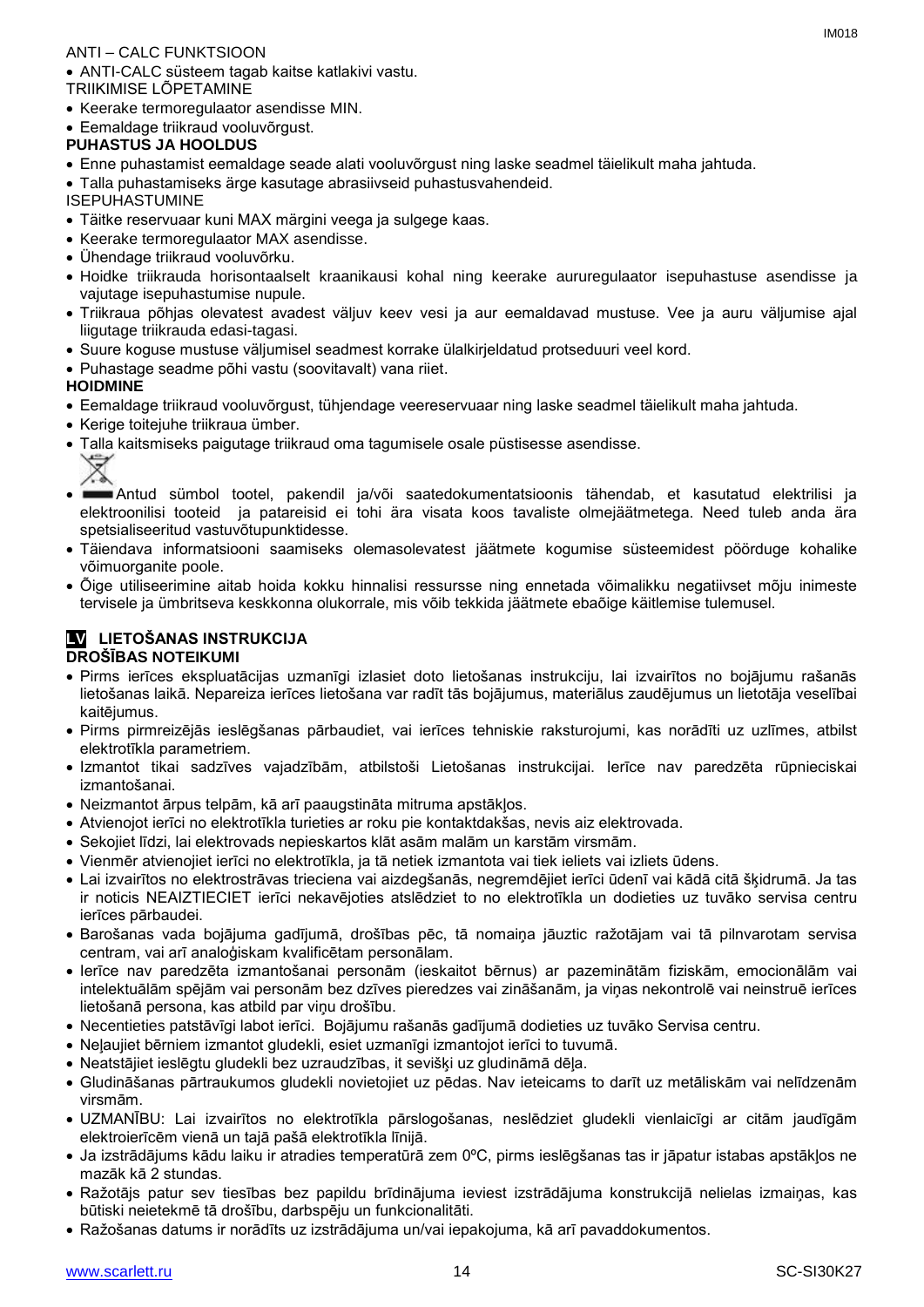## **SILDVIRSMA**

 Sildvirsma "Keramopro" ir profesionāls metālkeramikas pārklājums, kas izstrādāts sadarbībā ar kompānijas Scarlett speciālistiem. Pārklājumam piemīt paaugstināts izturības, slīdēšanas līmenis un 100% pretpiedeguma izturība.

## **SAGATAVOŠANA**

 Dažas gludekļa detaļas izgatavošanas laikā ir ieeļļotas, kas pirmreizējā ieslēgšanā var radīt tā dūmošanu. Pēc kāda laika dūmi pazudīs.

## **DARBĪBA**

TEMPERATŪRAS REŽĪMI

- Pirms darba sākuma pārliecinaties, ka izstrādājumam, ko vēlaties gludināt, ir etiķete ar norādi par tā apstrādi. Ievērojiet tos.
- Uzstādiet termoregulatoru pozīcijā, kas atbilst auduma tipam, kuru Jūs gludināsiet.

| <b>APZĪMĒJUMS</b>       | <b>AUDUMA VEIDS</b>                                    |
|-------------------------|--------------------------------------------------------|
|                         | Izstrādājumu gludināt nav ieteicams                    |
|                         | Sintētika, Neilons, Akrils, Poliesters, Viskoze        |
| $\bullet\bullet$        | Vilna, Zīds                                            |
| $\bullet\bullet\bullet$ | Kokvilna, Lins                                         |
|                         | Maksimālā temperatūra (gludināšana ar tvaiku apstrādi) |

- Pievienojiet gludekli pie elektrotīkla, iedegsies uzsildīšanas gaismas indikators.
- Gludināšanu var sākt, kad indikators ir izslēdzies.
- ŪDENS REZERVUĀRA UZPILDĪŠANA
- Pirms ūdens uzpildīšanas atvienojiet gludekli no elektrotīkla.
- Novietojiet gludekli horozoltāli (uz pēdas).
- Uzmanīgi ielejiet ūdeni rezervuārā.
- Lai izvairītos no ūdens pārpildīšanas, nelejiet ūdeni augstāk par rezervuāra maksimālo ūdens līmeni.
- Gludekļa lietošanas laikā ūdens uzpildes atvere nedrīkst būt atvērta.
- Piepildot rezervuāru ar ūdeni atkārtoti, vienmēr atvienojiet gludekli no elektrotīkla.

UZMANĪBU: Gludeklī paredzēts izmantot ūdeni no ūdensvada. Ieteicams lietot jau attīrītu ūdeni, it sevišķi, ja ūdens ir ļoti ciets.

- Nepildiet rezervuārā ķīmiski mīkstinātu ūdeni un nelietojiet aromatizējošas piedevas.
- Ja ūdensvada ūdens ir pārāk ciets, iepildiet tikai destilēto vai demineralizēto ūdeni.
- Darbu beidzot, vienmēr nepieciešams izliet lieko ūdeni, kas palicis rezervuārā.
- SMIDZINĀŠANA
- Smidzināšanu var izmantot jebkurā darba režīmā, ja rezervuārā ir ūdens pietiekošā daudzumā.
- Darbības veikšanai vairākas reizes nospiediet izsmidzināšanas pogu.
- GLUDINĀŠANA AR TVAIKU
- Atvienojiet gludekli no elektrotīkla, ielejiet ūdeni rezervuārā.
- Novietojiet gludekli vertikāli uz gludināmā dēļa, pēc tam pieslēdzat to pie elektrostrāvas.
- Uzstādiet termoregulatoru pozīcijā "••" vai "•••".
- Uzstādiet tvaika pakāpes regulatoru izvēlētajā pozīcijā.
- Pēc darba beigām noregulējiet termoregulatoru minimālajā pozīcijā un atvienojiet gludekli no elektrotīkla.
- UZMANĪBU: Lai izvairītos no apdegumu iegūšanas nesaskaraties ar tvaiku, kas izdalās no gludekļa pēdas atvērumiem.

SAUSĀ GLUDINĀŠANA

- Jūs varat gludināt sausā veidā, arī tad, ja rezervuārā atrodas ūdens. Ja šāda veida gludināšana tiek veikta ilgāku laiku, nav ieteicams rezervuārā daudz. pildīt ūdeni.
- Uzstādiet tvaika pakāpes regulatoru minimālajā pozīcijā 0.
- UZMANĪBU: Ja gludināšanas laikā rodas nepieciešamība izmantot gludināšanu ar tvaiku, bet rezervuārā nav ūdens, atvienojiet ierīci no elektrotīkla un pagaidiet kamēr tas atdzisīs, tikai tad iepildiet ūdeni.

## TVAIKA SITIENS

- Šī funkcija paredzēta kā papildus vienreizēja tvaika padeve, gludinot audumu vietas, kas ir īpaši saburzītas.
- Nospiediet tvaika padeves pogu.

PIEZĪME: Lai izvairītos no ūdens tecēšanas no tvaika atverēm, tvaika padeves pogu neturiet nospiestu ilgāk par 5 sekundēm.

PIEZĪME: Nespiediet tvaika pogu vairāk kā 3 reizes pēc kārtas, jo gludeklis ātri atdzisīs.

VERTIKĀLĀ GLUDINĀŠANA AR TVAIKU

- Pārliecinaties, ka rezervuārā ūdens ir pietiekamā daudzumā.
- Pieslēdziet gludekli pie elektrotīkla un novietojiet vertikālā stāvoklī.
- Uzstādiet termoregulatoru un tvaika pakāpes regulatoru maksimālā pozīcijā.
- Nospiediet tvaika padeves pogu turot gludekli vertikālā stāvoklī.
- AIZSRAGFUNKCIJA PRET SŪCI "ANTIPILE"
- Pretpilienu funkcija ļauj novērst ūdens notecējumu un plankumu rašanos uz auduma, kad gludina ar zemām temperatūrām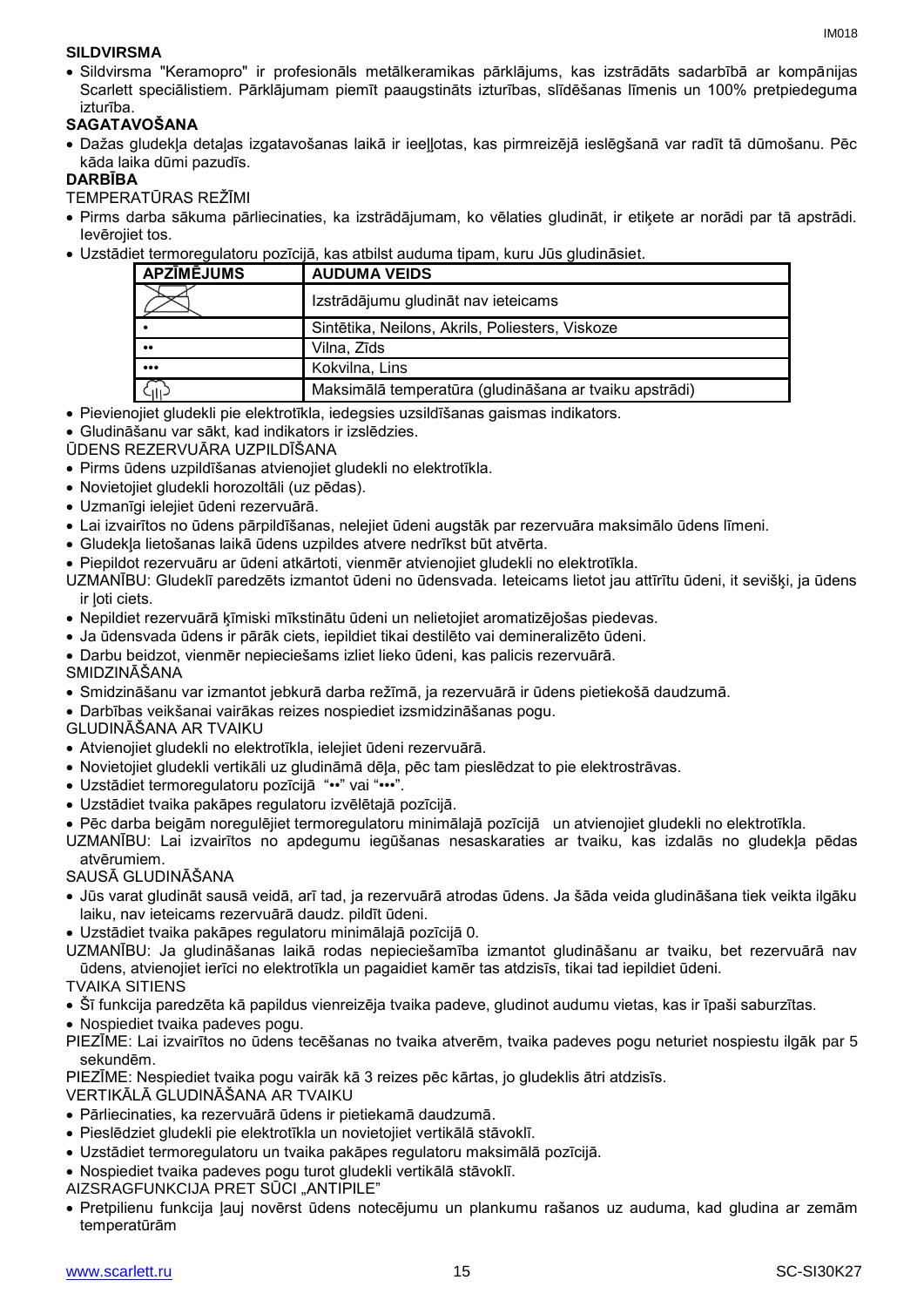## FUNKCIJA ANTI – CALC

 Gludeklis aprīkotas ar funkciju ANTI-CALC aizsardzībai pret kaļķakmens veidošanos. DARBA BEIGŠANA

- Uzstādiet temperatūras regulatoru minimālajā pozīcijā.
- Atvienojiet gludekli no elektrotīkla.

## **TĪRĪŠANA UN KOPŠANA**

- Pirms gludekļa tīrīšanas, pārliecinieties vai tas ir atvienots no elektrostrāvas un pilnībā atdzisis.
- Neizmantojiet abrazīvos tīrīšanas līdzekļus gludekļa pēdas attīrīšanai.

PAŠATTĪRĪŠANĀS

- Uzpildiet ūdens rezervuāru līdz maksimālajam līmenim, aiztaisiet vāciņu.
- Uzstādiet termoregulatoru maksimālā pozīcijā.
- Pieslēdziet gludekli pie elektrotīkla.
- Horizontāli turot gludekli virs izlietnes uzstādiet tvaika padeves regulatoru maksimālajā režīmā un nospiediet pašattīrīšanās pogu.
- Tvaiks un karstais ūdens no gludekļa pēdas atverēm izvadīs visu piesārņojumu. Darbības laikā ieteicams gludekli šūpot uz priekšu un atpakaļ.
- Pie pastiprināta gludekļa atvērumu aizkaļķošanās, iesakām procedūru atkārtot.
- Lai izžāvētu gludekļa pēdu, nogludiniet vairākas reizes pa nevajadzīgu auduma gabalu.

## **GLABĀŠANA**

- Atvienojiet gludekli no elektrotīkla, izlejiet lieko ūdeni no rezervuāra, ļaujiet tam pilnībā atdzist.
- Aptiniet elektovadu ap gludekļa korpusu.
- Lai nesabojātu gludekļa pēdu, vienmēr glabājiet to vertikālā stāvoklī.

∀

- Šis simbols uz izstrādājuma, iepakojuma un/vai pavaddokumentiem nozīmē, ka nolietotus elektro- vai elektroniskos izstrādājumus un baterijas nedrīkst izmest kopā ar parastajiem sadzīves atkritumiem. Tie ir jānodod specializētajos pieņemšanas punktos.
- Lai iegūtu papildu informāciju par esošajām atkritumu savākšanas sistēmām, vērsieties vietējā pašvaldībā.
- Pareiza utilizācija palīdzēs saglabāt vērtīgus resursus un novērst iespējamo negatīvo ietekmi uz cilvēku veselību un apkārtējās vides stāvokli, kas var rasties nepareizas rīkošanās ar atkritumiem rezultātā.

#### **LT** VARTOTOJO INSTRUKCIJA **SAUGUMO PRIEMONĖS**

- Prietaiso gedimams išvengti prieš pirmąjį naudojimą atidžiai perskaitykite šią instrukciją. Neteisingai naudodamiesi gaminiu, Jūs galite jį sugadinti, patirti nuostolių arba pakenkti savo sveikatai.
- Prieš pirmąjį naudojimą patikrinkite, ar ant lipduko nurodytos techninės gaminio charakteristikos atitinka elektros tinklo parametrus.
- Naudoti tik buitiniams tikslams. Prietaisas nėra skirtas pramoniniam naudojimui.
- Naudoti tik patalpose. Nesinaudokite prietaisu esant aukštam drėgnumo lygiui.
- Traukdami kištuką iš elektros lizdo, niekada netempkite laido.
- Pasirūpinkite, kad elektros laidas neliestų aštrių kampų ir karštų paviršių.
- Nesinaudodami laidyne arba įpildami bei išpildami vandenį, visada išjunkite ją iš elektros tinklo.
- Norėdami išvengti nutrenkimo elektros srove ar gaisro pavojaus, nenardinkite prietaiso į vandenį bei kitus skysčius. Įvykus tokiai situacijai, NELIESDAMI prietaiso, nedelsdami išjunkite jį iš elektros tinklo ir kreipkitės į Serviso centrą.
- Nenaudokite prietaiso, jei jo elektros laidas ir/arba šakutė buvo pažeisti. Remontuoti prietaisą galima tik autorizuotame Serviso centre.
- Prietaisas nėra skirtas naudotis žmonėms (įskaitant vaikus), turintiems sumažėjusias fizines, jausmines ar protines galias; arba jie neturi patirties ar žinių, kai asmuo, atsakingas už tokių žmonių saugumą, nekontroliuoja ar neinstruktuoja jų, kaip naudotis šiuo prietaisu.
- Nebandykite savarankiškai remontuoti prietaiso arba keisti jo detalių. Atsiradus gedimams kreipkitės į artimiausią Serviso centrą.
- Vaikus būtina kontroliuoti, kad jie nežaistų šiuo prietaisu.
- Nepalikite įjungtos arba karštos laidynės be priežiūros, ypač ant laidymo lentos.
- Darydami laidymo metu pertrauką, statykite laidynę tik ant kulno. Nerekomenduojama jos statyti ant metalinio arba šiurkštaus paviršiaus.
- DĖMESIO: Maitinimo tinklo perkrovimui išvengti, neįjunkite laidynės kartu su kitais galingais elektros prietaisais į vieną elektros tinklo liniją.
- Jeigu gaminys kai kurį laiką buvo laikomas žemesnėje nei 0 ºC temperatūroje, prieš įjungdami prietaisą palaikykite jį kambario temperatūroje ne mažiau kaip 2 valandas.
- Gamintojas pasilieka teisę be atskiro perspėjimo nežymiai keisti įrenginio konstrukciją išsaugant jo saugumą, funkcionalumą bei esmines savybes.
- Gamybos data nurodyta ant gaminio ir (arba) pakuotėje, taip pat lydinčioje dokumentacijoje.
- **PADAI**
- Padai "Keramopro" tai profesionali metalo keramikinė danga, sukurta kartu su bendrovės "Scarlett" specialistais. Danga pasižymi padidintu patvarumu, slydimu ir 100% atsparumu, kad nepridegtų.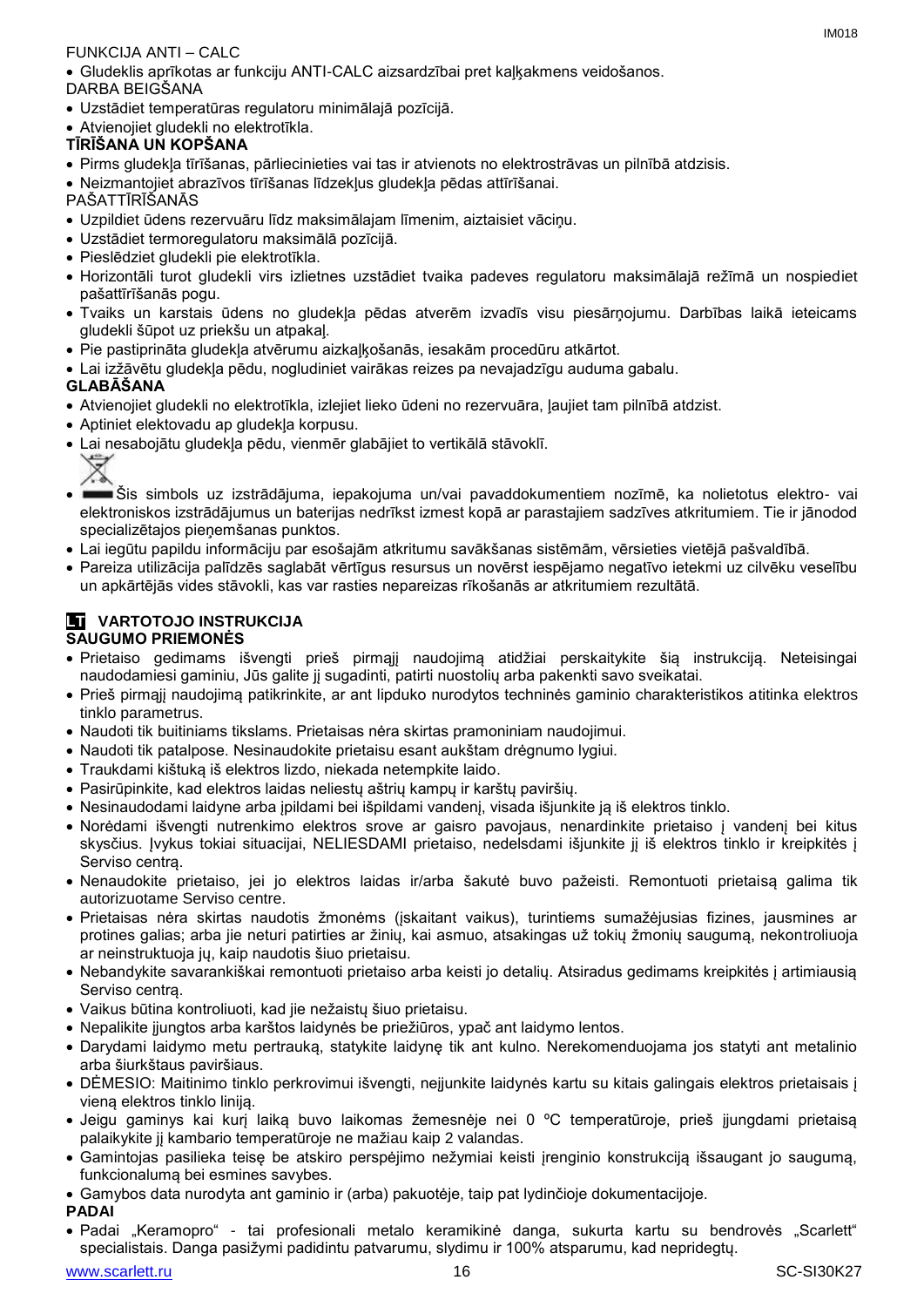Gamybos metu kai kurios laidynės dalys buvo pateptos tepalu, todėl per pirmąjį įjungimą laidynė gali skleisti dūmus. Po kai kurio laiko dūmai turi išnykti.

## **VEIKIMAS**

- TEMPERATŪROS REŽIMAI
- Prieš pradėdami laidyti įsitikinkite, kad ant gaminio, kurį Jūs ruošiatės laidyti, yra etiketė su jo priežiūros nurodymais; laidydami laikykitės etiketės nurodymų.
- Nustatykite termoreguliatorių į atitinkančią audinio, kuri Jūs ruošiatės laidyti, tipui padėtį:

| I ŽENKLIUKAS            | <b>AUDINIO TIPAS</b>                               |
|-------------------------|----------------------------------------------------|
|                         | Gaminj nerekomenduojama laidyti                    |
|                         | Sintetika, Nailonas, Akrilas, Poliesteris, Viskozė |
| $^{\bullet}$            | Vilna, Šilkas                                      |
| $\bullet\bullet\bullet$ | Medvilnė, Linas                                    |
| $c_{\parallel}$         | Maksimali temperatūra (garinimas)                  |

- Jjunkite laidynę į elektros tinklą. Užsidegs įkaitimo šviesos indikatorius.
- Kai indikatorius užges, galima pradėti laidyti.
- VANDENS REZERVUARO UŽPILDYMAS
- Prieš pildami vandenį išjunkite laidynę iš elektros tinklo.
- Pastatykite laidynę horizontaliai (ant pado).
- Atsargiai įpilkite vandenį į rezervuarą.
- Rezervuaro perpildymui išvengti nepilkite vandens daugiau negu nurodyta ant rezervuaro.
- Besinaudojant laidyne vandens įpylimo angą turi būti uždaryta.
- Pripildami vandenį į vandens rezervuarą, visada išjunkite laidynę iš elektros tinklo.
- DĖMESIO: Laidynė yra skirta vandentiekio vandens naudojimui. Bet geriau pilti suminkštintą vandenį, ypač jeigu vandentiekio vanduo yra labai kietas.
- Nepilkite į rezervuarą chemiškai suminkštinto vandens ir nenaudokite aromatizuojančių priedų.
- Jeigu vandentiekio vanduo yra labai kietas, pilkite tik distiliuotą arba demineralizuotą vandenį.
- Laidymo pabaigoje būtina ištuštinti rezervuarą.
- PURŠKIMAS
- Purškimą galima naudoti bet kuriame veikimo režime, jei rezervuare pakanka vandens.
- Norėdami pasinaudoti šia funkcija, keletą kartų paspauskite purškimo mygtuką.
- GARINIMAS
- Išjunkite laidynę iš elektros tinklo ir pripildykite vandens rezervuarą.
- Pastatykite laidynę vertikaliai ant laidymo lentos ir įjunkite.
- Nustatykite termoreguliatorių į padėtį "••" arba "•••".
- Nustatykite garinimo reguliatorių į pasirinktą padėtį.
- Baigę laidyti nustatykite termoreguliatorių į minimalią padėtį ir išjunkite laidynę iš elektros tinklo.
- DĖMESIO: Nudegimų pavojus! Venkite kontakto su laidynės padu ir garais.
- SAUSAS LAIDYMAS
- Jūs galite laidyti sausajame režime, net jeigu rezervuare yra vandens. Tačiau ilgai laidydami šiame režime nepilkite per daug vandens į rezervuarą.
- Nustatykite garinimo reguliatorių į minimalią padėtį 0.
- DĖMESIO: Jei laidydami norite įjungti garinimo režimą, bet rezervuare nėra vandens, išjunkite laidynę iš elektros tinklo ir palaukite, kol ji atvės, ir tik po to pilkite vandenį.
- GARŲ SMŪGIS
- Ši funkcija leidžia papildomai įleisti garus laidant labai suglamžytas audinio klostes.
- Paspauskite garinimo mygtuką.
- PASTABA: Garinant vanduo gali išsilieti iš pado skylučių, todėl nespauskite garinimo mygtuko ilgiau kaip 5 sekundes.

PASTABA: Nespauskite garinimo mygtuko daugiau negu 3 kartus iš eilės, nes laidynė greitai atvės.

- VERTIKALUS GARINIMAS
- Isitikinkite, kad rezervuare pakanka vandens.
- Jjunkite laidynę į elektros tinklą ir pastatykite ją vertikaliai.
- Nustatykite termoreguliatorių ir garinimo reguliatorių į maksimalią padėtį.
- Laikydami laidynę vertikaliai paspauskite garinimo mygtuką.

APSAUGOS NUO LAŠĖJIMO FUNKCIJA «ANTILAŠAS»

 Apsaugos nuo vandens lašėjimo funkcija "antilašas" padeda išvengti vandens lašėjimo ir šlapių dėmių ant audinio laidynei veikiant žemoje temperatūroje.

FUNKCIJA ANTI–CALC

Laidynėje yra įrengta funkcija ANTI-CALC, kuri apsaugo nuo kalkių susidarymo.

LAIDYMO PABAIGA

- Nustatykite termoreguliatorių į minimalią padėtį.
- Išjunkite laidynę iš elektros tinklo.

IM<sub>018</sub>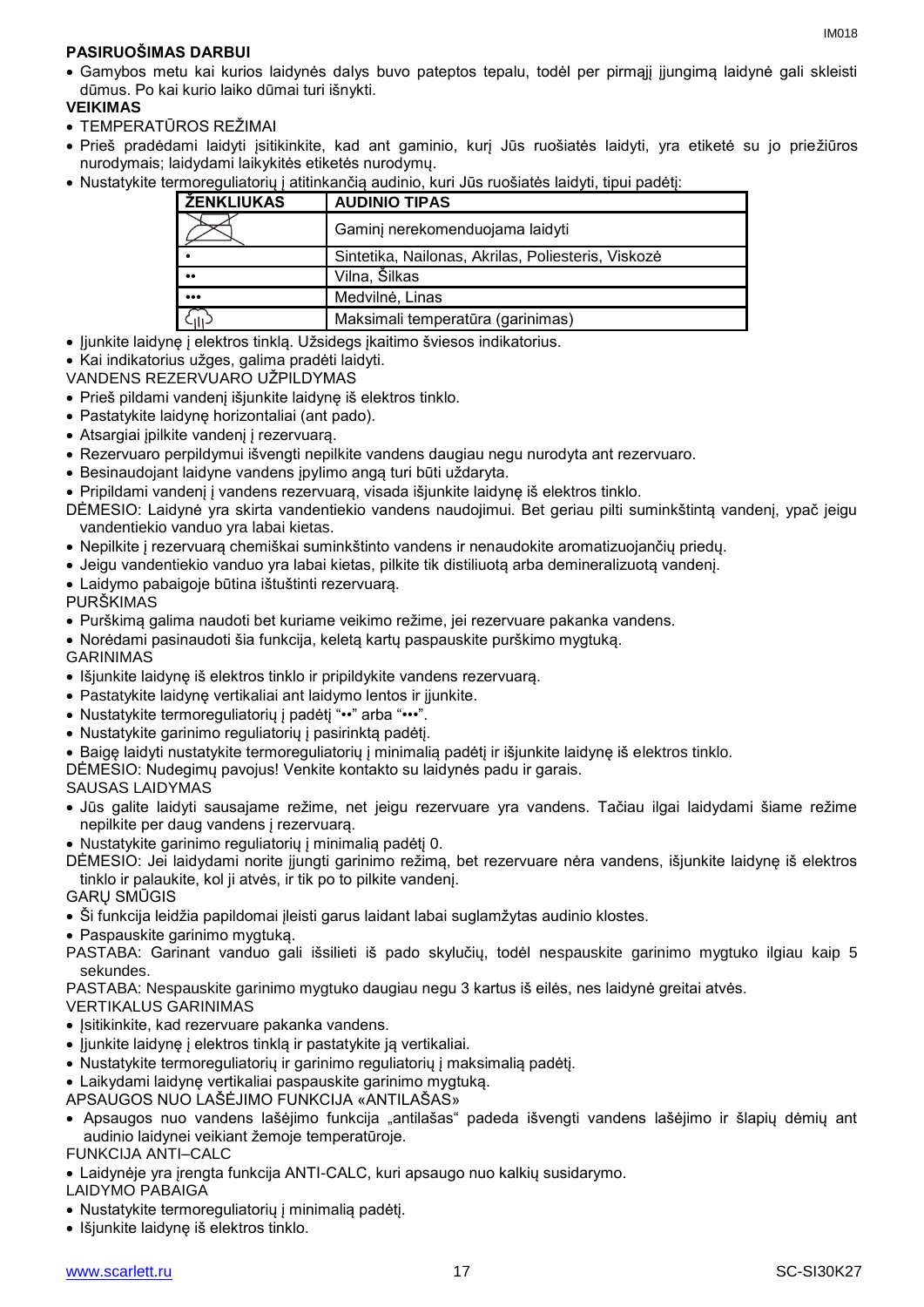## **VALYMAS IR PRIEŽIŪRA**

- Prieš valydami laidynę įsitikinkite, kad ji yra išjungta iš elektros tinklo ir visiškai atvėso.
- Valydami laidynės padą nenaudokite šveitimo valymo priemonių.
- SAVAIMINIS IŠSIVALYMAS
- Pripildykite vandens rezervuarą iki maksimalios žymės ir uždenkite dangtį.
- Nustatykite termoreguliatorių į maksimalią padėtį.
- ljunkite laidyne į elektros tinklą.
- Laikydami laidynę horizontaliai virš kriauklės nustatykite garinimo reguliatorių į maksimalią padėtį ir paspauskite savaiminio išsivalymo mygtuką.
- Išeinantys iš skylučių garai ir vanduo išvalys nešvarumus. Tuo metu rekomenduojama linguoti laidynę pirmynatgal.
- Laidynei smarkiai užsiteršus rekomenduojama pakartoti savaiminio išsivalymo ciklą.
- Norėdami išdžiovinti laidynės padą, išlaidykite nereikalingą audinį.

#### **SAUGOJIMAS**

- Išjunkite laidynę iš elektros tinklo, išpilkite visą vandenį iš rezervuaro, ir leiskite jai atvėsti.
- Apvyniokite maitinimo laidą aplink kulną.
- Saugodami laidynės padą nuo įbrėžimų, laikykite ją vertikaliai.



- Šis simbolis ant gaminio, pakuotėje ir (arba) lydinčioje dokumentacijoje reiškia, kad naudojami elektriniai ir elektroniniai gaminiai bei baterijos neturėtų būti išmetami (išmestos) kartu su įprastinėmis buitinėmis atliekomis. Juos (jas) reikėtų atiduoti specializuotiems priėmimo punktams.
- Norint gauti papildomos informacijos apie galiojančias atliekų surinkimo sistemas, kreipkitės į vietines valdžios institucijas.
- Teisingai utilizuojant atliekas, sutaupysite vertingų išteklių ir apsaugosite žmonių sveikatą ir aplinką nuo neigiamo poveikio, galinčio kilti netinkamai apdorojant atliekas.

#### **H HASZNALATI UTASÍTÁS FONTOS BIZTONSÁGI INTÉZKEDÉSEK**

- A készülék használata előtt, a készülék károsodása elkerülése érdekében figyelmesen olvassa el a Kezelési útmutatót. A helytelen kezelés a készülék károsodásához, anyagi kárhoz, vagy a használó sérüléséhez vezethet.
- A készülék első használata előtt, ellenőrizze egyeznek-e a címkén megjelölt műszaki adatok az elektromos hálózat adataival.
- Csak otthoni használatra, ne használja nagyüzemi célra.
- Ne használja a készüléket házon kívül, vagy nedves körülmények közt.
- A készülék áramtalanítása közben fogja a csatlakozódugót, ne húzza a vezetéket.
- Figyeljen arra, hogy a vezeték ne érintkezzen éles, vagy forró felülettel.
- Használaton kívül, valamint vízfeltöltés/leöntés esetén mindig áramtalanítsa a készüléket.
- Áramütés, elektromos tüzek elkerülése érdekében ne merítse a készüléket vízbe, vagy egyéb folyadékba. Ha ez megtörtént, NE FOGJA MEG A KÉSZÜLÉKET, azonnal áramtalanítsa azt és forduljon szervizhez.
- Ne használja a készüléket sérült vezetékkel, csatlakozódugóval, valamint azután, hogy nedvesség érte, ütődést szenvedett, vagy más milyen képen károsodva volt. Áramütés elkerülése érdekében ne próbálja szétszerelni a készüléket, forduljon szakszervizhez.
- Ne használják a készüléket fizikai-, érzelmi-, illetve szellemi fogyatékos személyek, vagy tapasztalattal, elegendő tudással nem rendelkező személyek (beleértve a gyerekeket) felügyelet nélkül, vagy ha nem kaptak a készülék használatával kapcsolatos instrukciót a biztonságukért felelős személytől.
- Ne próbálja egyedül javítani a készüléket, cserélni az alkatrészeket. Forduljon a közeli szervizbe.
- A készülékkel való játszás elkerülése érdekében tartsa a gyermekeket felügyelet alatt.
- Ne hagyja felügyelet nélkül a bekapcsolt, vagy forró vasalót, különösen a vasalódeszkán ne.
- Vasalás közben keletkezett szünet alatt a vasalót csak a talpára állítsa. A készüléket nem ajánlatos fém, egyenetlen felületre állítani.
- FIGYELEM: Az elektromos hálózat túlterhelése elkerülése érdekében ne csatlakoztassa egyidejűleg a vasalót más elektromos készülékkel egy és ugyan azon hálózathoz.
- Amennyiben a készüléket valamennyi ideig 0 ºC–nál tárolták, bekapcsolása előtt legalább 2 órán belül tartsa szobahőmérsékleten.
- A gyártónak jogában áll értesítés nélkül másodrendű módosításokat végezni a készülék szerkezetében, melyek alapvetően nem befolyásolják a készülék biztonságát, működőképességét, funkcionalitását.
- A gyártási idő a terméken és/vagy a csomagoláson, illetve a kísérő dokumentumokban található.

#### **VASALÓTALP**

 A Keramopro vasalótalp egy a Scarlett cég szakértőivel közösen kifejlesztett professzionális fémkerámia bevonat. A bevonat fokozott tartósság- és csúszásszinttel rendelkezik, illetve 100%-os égésellenállással.

## **ELŐKÉSZÍTÉS**

 A vasaló némely alkatrésze zsírral van bekenve, ezért esőhasználatkor gyenge füstölés lehetséges. Kis idő múlva a füstölés megszűnik.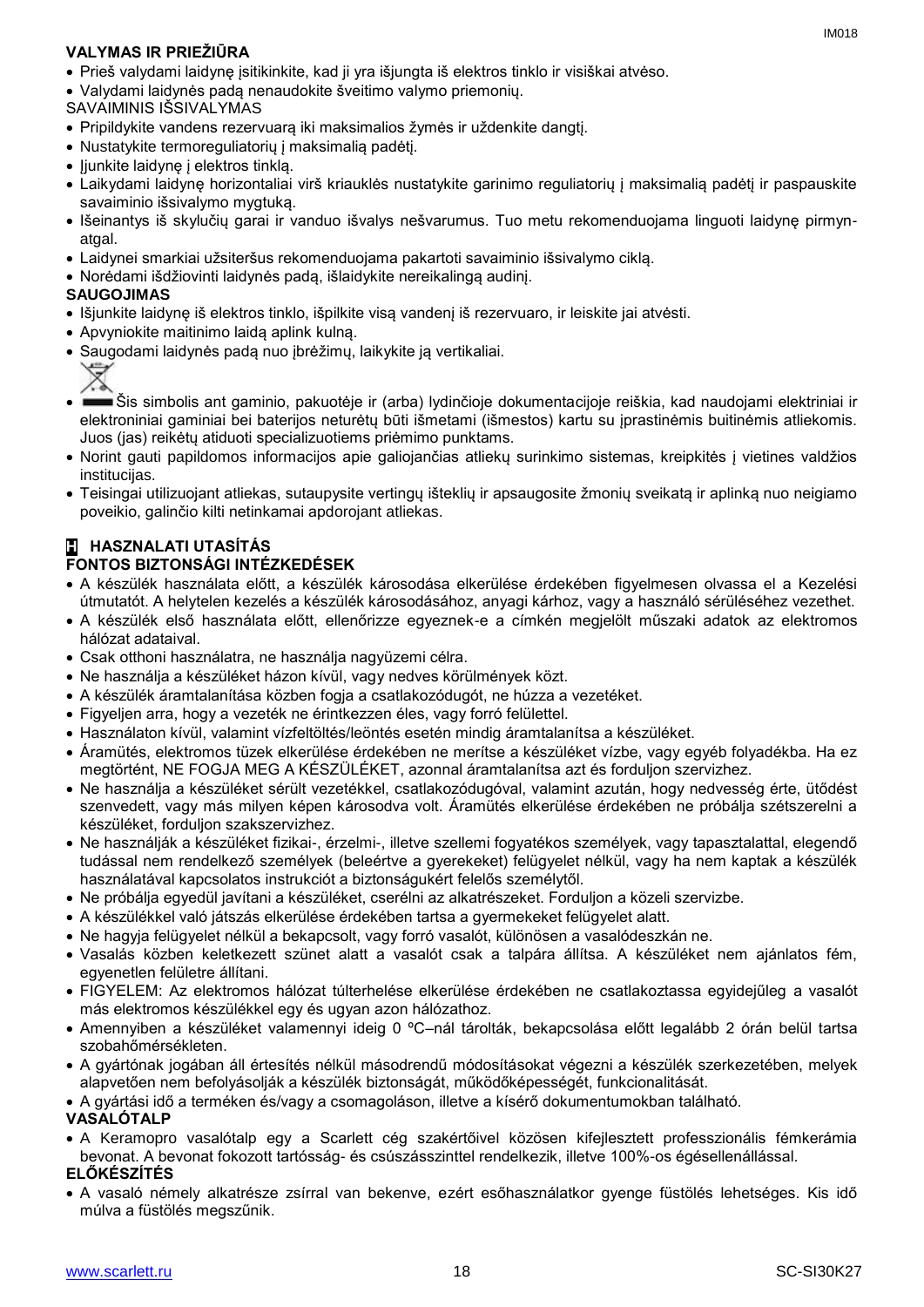## **JAVASLATOK A KEZELÉSHEZ**

HŐMÉRSÉKLET SZABÁLYOZÁS

- Használat előtt győződjön meg, hogy a vasalnivaló ruhanemű címkéjén fel van tüntetve a vasalási hőmérséklet, szigorúan tartsa be a feltüntetett utasításokat.
- Állítsa a hőmérséklet-szabályzót az anyagnak megfelelő jelzésre:

| <b>JELZÉS</b>           | <b>ANYAG</b>                                    |
|-------------------------|-------------------------------------------------|
|                         | Vasalni nem ajánlatos                           |
|                         | Szintetika, Nejlon, Akríl, Poliészter, Viszkóza |
| $\bullet\bullet$        | Gyapjú, Selyem                                  |
| $\bullet\bullet\bullet$ | Pamut, Vászon                                   |
|                         | Maximális hőmérséklet (gőzöltetés)              |

- Csatlakoztassa a készüléket az elektromos hálózathoz. Kigyúl a melegedést jelző indikátorégő.
- Miután az égő kialszik kezdheti a vasalást.

VÍZFELTÖLTÉS

- Vízfeltöltés előtt áramtalanítsa a készüléket.
- Helyezze a vasalót vízszintes helyzetbe (a vasalótalpra).
- Óvatosan töltse meg vízzel.
- Csak a tartályon található jelzésig töltse a vizet, ne lépje túl azt.
- A vasaló használata közben a vízfeltöltő nyílásnak zárva kell lennie.
- Amennyiben a vasaló újratöltést igényel, feltöltés közben mindig legyen áramtalanítva a készülék.
- FIGYELEM: Készüléke csapvíz használatára alkalmas, de ha a környezetében kemény a víz, célszerű desztillált vizet használni.
- Ne öntsön a tartályba kémiailag lágyított vizet és ne használjon aroma-kiegészítőket.
- Ha a csapvíz túlságosan kemény, csak desztillált és ásványtalanított vizet használjon.
- Használat után mindig távolítsa el a vizet a tartályból.

PERMETEZÉS

- Elégséges vízmennyiség esetén a permetezést bármely üzemmódban használhatja.
- Néhányszor nyomja meg permetfújó gombját.

GŐZÖLTETÉS

- Áramtalanítsa a készüléket és töltse meg a víztartályt.
- Állítsa függőleges helyzetbe a vasalót, és csatlakoztassa a hálózathoz.
- Állítsa a hőfokszabályzót "••" vagy "•••" jelzésre.
- Állítsa a gőzfokozat-szabályzót a kiválasztott helyzetbe.
- A vasalás elvégzése után, állítsa a hőfokszabályzót a min. fokozatba és áramtalanítsa a készüléket.

FIGYELEM: Égési sérülések elkerülése érdekében ne érintkezzen a vasalófelület furataiból kijövő gőzzel.

SZÁRAZ VASALÁS

 Ön akkor is használhatja a száraz vasalást, hogyha a víztartály meg van töltve. Viszont, ha hosszabb ideig használja ezt az üzemmódot, nem ajánlatos túl sok vizet tölteni a tartályba.

Állítsa a gőzölés-szabályzót a min. Fokozatba 0.

FIGYELEM: Ha munka közben szükséges felhasználni a gőzöltetést, de a tartályban nincsen víz, akkor előbb áramtalanítsa a vasalót, várja meg, amíg lehűl, és csak utána töltse meg vízzel.

GŐZNYOMÁS

 Ez a funkció ellenálló gyűrődéseknél hasznos, mivel a gomb megnyomásával a gőz intenzíven lövell ki a vasalófelületből.

Nyomja meg a gőzölésgombot.

MEGJEGYZÉS: A gőzfuratokból való vízkifolyás elkerülése érdekében ne tartsa lenyomva a gombot 5 másodpercnél tovább.

MEGJEGYZÉS: Ne nyomja a gőzöltető gombot 3 többször egymás után, különben a vasaló hamar lehűl.

#### FÜGGŐLEGES GŐZÖLTETÉS

- Győződjön meg arról, hogy a tartályban elégséges a vízmennyiség.
- Villamosítsa a vasalót és állítsa függőleges helyzetbe.
- Állítsa a hőfokszabályzót és a gőzölés-szabályzót a max. fokozatba.
- Függőlegesen tartva a vasalót, nyomja meg a gőzölési gombot.
- CSEPPMENTESÍTŐ FUNKCIÓ
- A "Cseppgátló" funkció megakadályozza a vízszivárgást a vasalótalpból és foltok kialakulását az anyagon, ha a vasaló alacsony hőmérsékleten működik.

ANTI – CALC FUNKCIÓ

A vasaló ANTI-CALC funkcióval van ellátva, amely gátolja a vízkőképződést.

HASZNÁLAT UTÁN

- Állítsa a hőmérséklet-szabályzót a min. fokozatba.
- Áramtalanítsa a vasalót.

#### **TISZTÍTÁS ÉS KARBANTARTÁS**

- Tisztítás előtt győződjön meg, hogy a készülék áramtalanítva van, és teljesen kihűlt.
- Ne használjon súrolószert.

IM018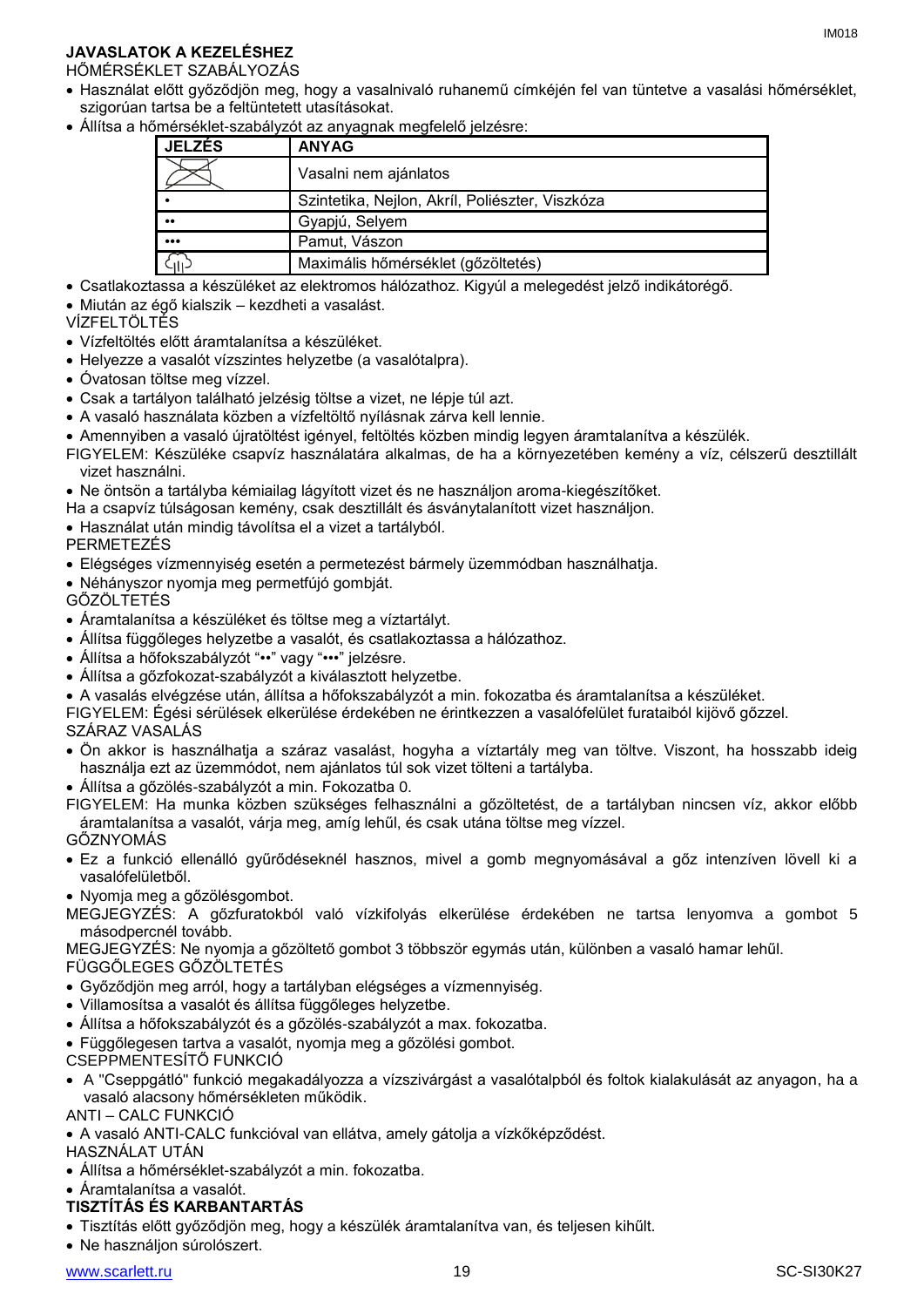## ÖNTISZTÍTÁS

- Töltse meg a víztartályt a max. jelzésig, és zárja le a fedőt.
- Állítsa a hőfokszabályzót a max. fokozatba.
- Villamosítsa a vasalót.
- A mosdó felett vízszintesen tartva a vasalót, állítsa a gőzölés-szabályzót. Helyzetbe és nyomja meg az öntisztítási gombot.
- A furatokból kijövő gőz és víz eltávolítják a szennyeződést. Közben ajánlatos előre/hátra mozgatni a vasalót.
- A vasaló erős szennyezettsége esetén ismételje meg az öntisztítási műveletet.
- A vasalófelület szárítása érdekében vasaljon meg egy anyagdarabot.

## **TÁROLÁS**

- Áramtalanítsa a vasalót, távolítsa el a tartályból a vizet, és hagyja teljesen kihűlni a készüléket.
- Tekerje a vezetéket a vasaló talpa körül.
- A vasalófelület károsodása elkerülése érdekében tárolja a vasalót függőleges helyzetben.

- Ez a jel a terméken, csomagoláson és/vagy kísérő dokumentumokon azt jelenti, hogy ezeket a használt villamos és elektronikus termékeket és elemeket tilos az általános háztartási hulladékkal kidobni. E tárgyakat speciális befogadó pontokban kell leadni.
- A hulladékbefogadó rendszerrel kapcsolatos kiegészítő információért forduljon a helyi illetékes hatósághoz.
- A megfelelő hulladékkezelés segít megőrizni az értékes erőforrásokat és megelőzheti az olyan esetleges negatív hatásokat az emberi egészségre és a környezetre, amelyek a nem megfelelő hulladékkezelés következtében felmerülhetnek fel.

## **ROINSTRUCŢIUNI DE UTILIZARE**

## **MĂSURILE DE SIGURANȚĂ**

- Citiți cu atenție aceste instrucțiuni înainte de a utiliza aparatul pentru a evita defecțiunile în timpul utilizării.
- Înainte de prima conectare, verificați dacă caracteristicile tehnice indicate pe produs corespund parametrilor rețelei electrice.
- Manipularea necorespunzătoare poate duce la deteriorarea produsului, pagube materiale și poate cauza daune sănătății utilizatorului.
- A se utiliza doar în scopuri de utilizare casnică. Aparatul nu este destinat pentru uz comercial.
- Dacă aparatul nu se utilizează, deconectați-l de fiecare dată de la rețeaua electrică.
- Nu permiteți pătrunderea apei pe baza de alimentare.
- Aveți grijă ca cablul de alimentare să nu fie atins de margini ascuțite și suprafețe fierbinți.
- În scopul evitării electrocutării, nu introduceți aparatul sau cablul de alimentare în apă sau alte lichide. Dacă aceasta a avut loc, NU ATINGEŢI aparatul, deconectaţi-l imediat de la reţeaua electrică şi adresaţi-vă la Centrul de reparatii pentru verificare.
- Nu introduceți aparatul și cablul de alimentare în apă sau alte lichide. Însă dacă acest lucru s-a întâmplat, deconectați imediat aparatul de la sursa de alimentare și înainte de a-l utiliza în continuare, verificați capacitatea de funcționare și siguranța aparatului la specialiști calificați.
- Se interzice utilizarea aparatului de către persoanele (inclusiv copiii) cu capacități fizice, senzoriale sau mentale reduse, sau care nu posedă experiență sau cunostințe, cu excepția cazului în care acestea sunt supravegheate sau instruite în utilizarea aparatului de către o persoană responsabilă pentru securitatea lor.
- Nu încercați să reparați aparatul desinestătător sau să înlocuiți careva piese. În cazul detectării unor defecțiuni, adresați-vă celui mai apropiat centru de deservire.
- Copiii trebuie supravegheați pentru a se evita jocul cu aparatul.
- Fierul de călcat nu ar trebui să fie nesupravegheat în timp ce este conectat la sursa de alimentare.
- În pauzele din timpul călcării poziționați fierul de călcat doar pe călcâi. Nu se recomandă punerea acestuia pe suprafețe de metal sau neuniforme. În timpul călcatului, precum și în pauze, fierul de călcat trebuie să fie pus pe o suprafață stabilă.
- ATENȚIE: Pentru a evita supraîncărcarea rețelei de alimentare, nu conectați fierul de călcat simultan cu alte aparate mari la aceeași linie a rețelei electrice.
- Dacă produsul a fost păstrat pentru o perioadă de timp la temperaturi sub 0 °C, atunci înainte de conectare acesta ar trebui să se afle la temperatura camerei, timp de cel puțin 2 ore.
- Producătorul își rezervă dreptul de a introduce fără notificare prealabilă mici modificări în construcţia produsului, care nu influențează semnificativ siguranța, capacitatea de funcționare și performanța acestuia.

• Data fabricării este indicată pe produs si/sau pe ambalai, precum și pe documentele însotitoare.

**TALPA**

 Talpa "Keramopro" reprezintă un înveliș metalo-ceramic profesional dezvoltat în colaborare cu specialiștii de la compania Scarlett. Învelișul posedă un nivel ridicat de durabilitate, alunecare și 100% rezistent la ardere.

#### **PREGĂTIREA**

 Pe unele piese ale fierului de călcat a fost aplicat un lubrifiant în timpul fabricării, de aceea la conectarea inițială a fierului de călcat se poate observa puțin fum. Peste ceva timp, fumul va dispărea.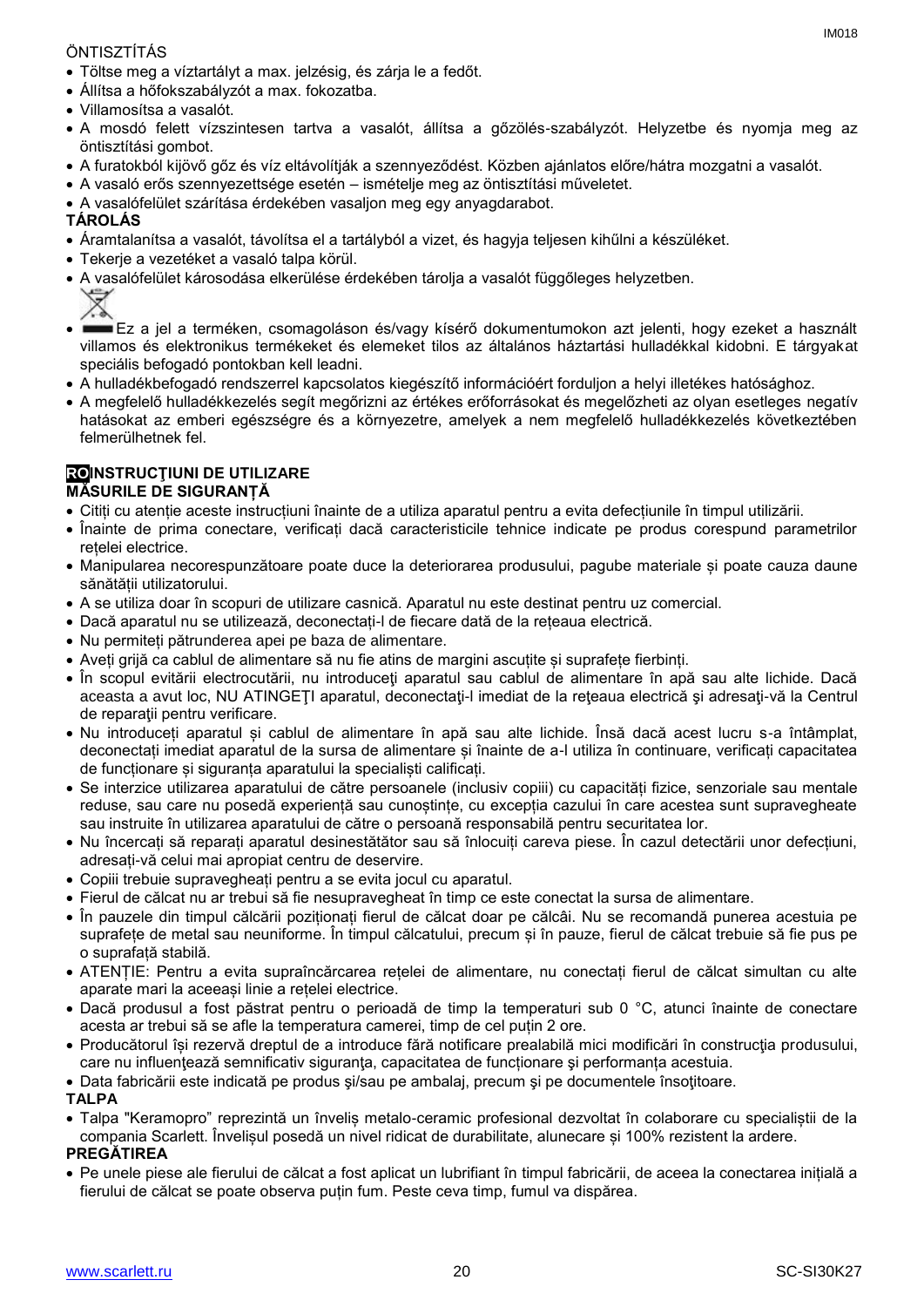## **MODUL DE FUNCȚIONARE**

## MODURILE DE TEMPERATURĂ

- Înainte de a începe lucrul, asigurați-vă că produsul pe care aveți de gând să-l călcați are o etichetă cu instrucțiuni pentru prelucrarea acestui produs concret; respectați cu strictețe instrucțiunile.
- Fixați termostatul la poziția corespunzătoare tipului de material pe care intenționați să-l călcați:

| <b>SIMBOL</b>           | <b>TIPUL DE TESĂTURĂ</b>                      |
|-------------------------|-----------------------------------------------|
|                         | Nu se recomandă utilizarea fierului de călcat |
|                         | Sintetică, Nylon, Acril, Poliester, Viscoză   |
| $\bullet\bullet$        | Lână, Mătase                                  |
| $\bullet\bullet\bullet$ | Bumbac, In                                    |
| .<br>د ال               | Temperatura maximă (prelucrarea cu aburi)     |

- Conectați fierul de călcat la rețeaua electrică. Se va aprinde indicatorul luminos de încălzire.
- Când indicatorul se stinge, puteți începe să călcați.
- ALIMENTAREA REZERVORULUI PENTRU APĂ
- Înainte de a turna apa deconectați fierul de călcat de la rețeaua electrică.
- Așezați fierul de călcat în poziție orizontală (pe talpă).
- Turnați cu atenție apă în rezervor.
- Pentru a evita supraîncărcarea cu apă, nu turnați apă deasupra marcajului "MAX" al rezervorului. ATENȚIE: Fierul este conceput pentru utilizarea apei de la robinet. Cu toate acestea, se recomandă a-l umple cu apă purificată, mai ales în cazul în care apa de la robinet este prea dură.
- Nu turnați în rezervor apă dedurizată în mod chimic și nu folosiți aditivi cu aromă.
- În cazul în care apa de la robinet este foarte dură, turnați doar apă distilată sau demineralizată.
- Orificiul pentru alimentarea cu apă nu trebuie să fie deschis în timpul utilizării fierului de călcat.
- La umplerea repetată a rezervorului cu apă, deconectați întotdeauna fierul de călcat de la rețeaua electrică.
- La finisarea lucrului este întotdeauna necesar de a elimina complet apa din rezervor. ATENȚIE: După scurgerea apei din fierul de călcat răcit, fixați-l în poziție verticală (pe călcâi) și conectați-l pentru 2 minute la modul de încălzire maximă, după care deconectați fierul de călcat de la rețeaua electrică. PULVERIZAREA
- Pulverizarea poate fi utilizată în orice mod de funcționare, dacă în rezervor este suficientă apă.
- Pentru a face acest lucru, apăsați în mod repetat butonul de pulverizare.
- PRELUCRAREA CU ABURI
- Deconectați fierul de călcat de la rețeaua electrică și turnați apă în rezervor.
- Așezați fierul de călcat în poziție verticală pe placa de călcat și conectați-l la rețeaua electrică.
- Setați termostatul în poziția "••" sau "•••".
- Așteptați până când indicatorul de încălzire se stinge, adică va fi atinsă temperatura stabilită.
- Stabiliți regulatorul nivelului de aburi la poziția dorită.
- După finisarea lucrului rotiți termostatul la poziția minimă "min» și deconectați fierul de călcat de la rețeaua electrică.

ATENȚIE: Pentru a evita arsurile evitați contactul cu aburul care iese din orificiile de pe talpă.

- CĂLCAREA USCATĂ
- Puteți călca în modul uscat, chiar dacă rezervorul este umplut cu apă. Cu toate acestea, la funcționarea îndelungată în acest mod nu se recomandă a turna prea multă apă în rezervor.
- Stabiliți regulatorul nivelului de aburi la poziția minimă.

ATENȚIE: Dacă în timpul funcționării doriți să utilizați aburii, și nu există apă în rezervor, atunci deconectați fierul de călcat de la rețeaua electrică și așteptați până se răcește, și doar apoi turnați apa.

- JETUL DE ABURI
- Această funcție este concepută pentru o singură emitere de aburi suplimentară la călcarea suprafețelor de țesături puternic șifonate.
- Apăsați butonul pentru jetul de aburi.

NOTĂ: Pentru a evita scurgerea apei din orificiile pentru aburi, nu țineți apăsat butonul pentru Jetul de aburi pentru mai mult de 5 secunde.

NOTĂ: Nu apăsați butonul pentru jetul de abur mai mult de 3 ori la rând, în caz contrar fierul de călcat se va răci. PRELUCRAREA CU ABURI ÎN POZIȚIE VERTICALĂ

- Asigurați-vă că în rezervor este suficientă apă.
- Conectați fierul de călcat la rețeaua electrică și așezați-l în poziție verticală.
- Setați termostatului și regulatorul nivelului de aburi la poziția maximă.
- În timp ce țineți fierul de călcat vertical, apăsați butonul pentru jetul de aburi.

FINISAREA LUCRULUI

Setați termostatul la poziția minimă «min».

Deconectați fierul de călcat de la rețeaua electrică.

FUNCȚIA DE PROTECȚIE CONTRA SCURGERII «ANTI-PICURARE»

 "Anti-picurarea" este concepută pentru a evita scurgerile de apă și formarea de pete pe țesătură, în timpul funcționării fierului de călcat la temperaturi minime.

IM<sub>018</sub>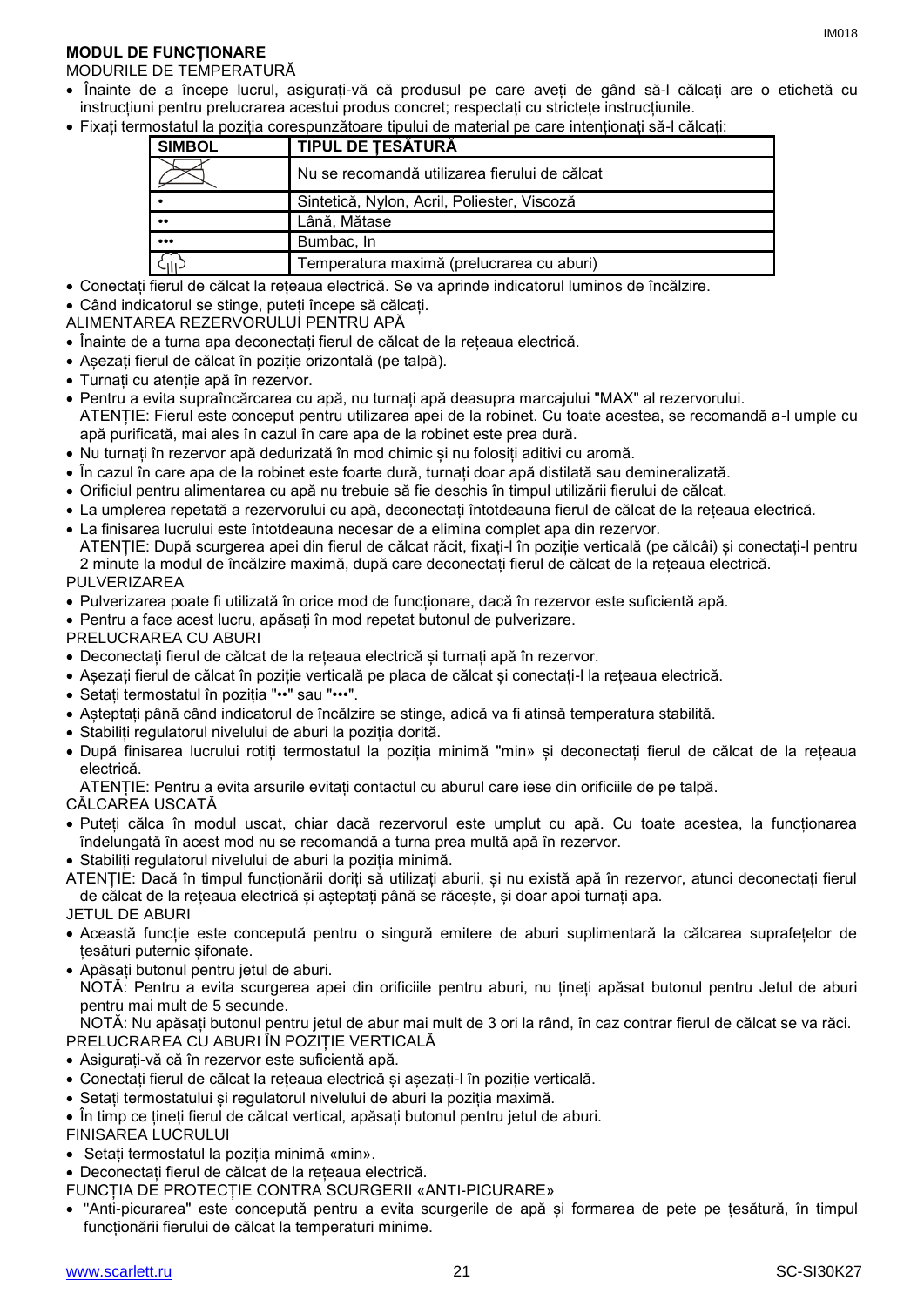## FUNCȚIA ANTI – CALC

Fierul este echipat cu o funcție anti-CALC pentru a preveni formarea de scară.

## **CURĂȚAREA ȘI ÎNTREȚINEREA**

- Înainte de a curăța fierul de călcat, asigurați-vă că este deconectat de la rețeaua electrică și este complet răcit.
- Nu utilizați pentru curățarea tălpii agenți de curățare abrazivi.
- AUTO-CURĂȚAREA
- Umpleți rezervorul pentru apă până la marcajul maxim, apoi închideți capacul.
- Setați termostatul în poziția maximă "MAX".
- Conectați fierul de călcat la sursa de alimentare.
- Așteptați până când indicatorul de încălzire se stinge.
- În timp ce țineți fierul de călcat în poziție orizontală deasupra chiuvetei, rotiți regulatorul nivelului de aburi la poziția maximă și apăsați butonul auto-curățare.
- Aburul și apa fierbinte ce sunt emise din orificii vor elimina murdăria. În acest caz se recomandă a mișca fierul de călcat înainte și înapoi.
- În cazul în care fierul de călcat este foarte murdar se recomandă a repeta ciclul de auto-curățare.
- Pentru a usca talpa fierului de călcat, călcați o bucată de țesătură inutilă.

## **PĂSTRAREA**

- Deconectați fierul de călcat de la rețeaua electrică, eliminați apa din rezervor și lăsați să se răcească complet.
- Înfășurați cablul de alimentare în jurul bazei fierului de călcat.
- Pentru a preveni deteriorarea suprafeței de lucru, păstrați fierul de călcat în poziție verticală.
	- $\overline{\mathbb{X}}$
- Simbolul dat pe produs, ambalaj si/sau documentele însotitoare înseamnă că aparatele electrice și electronice, şi bateriile uzate nu trebuie aruncate împreună cu deşeurile menajere. Acestea trebuie duse la punctele de colectare specializate.
- Adresaţi-vă la autorităţile locale pentru a obţine informaţii suplimentare referitor la sistemele existente de colectare a deşeurilor.
- Reciclarea corectă va contribui la păstrarea resurselor valoroase şi la prevenirea posibilelor efecte negative asupra sănătăţi

## **PL INSTRUKCJA OBSŁUGI ŚRODKI BEZPIECZEŃSTWA**

- Uważnie przeczytaj niniejszą instrukcję przed użyciem urządzenia, aby uniknąć awarii podczas użytkowania. Niewłaściwe postępowanie może spowodować uszkodzenie wyrobu, wyrządzić szkodę materialną albo spowodować zagrożenie zdrowia użytkownika.
- Przed pierwszym włączeniem należy sprawdzić, czy dane techniczne podane na wyrobie są zgodne z parametrami prądu elektrycznego.
- Wykorzystywać wyłącznie do celów domowych. Nie jest urządzeniem do zastosowania w przemyśle.
- Nie używać na zewnątrz pomieszczeń lub w warunkach wysokiej wilgotności.
- Przy wyłączeniu zasilania wyciąganiu wtyczki z gniazdka elektrycznego trzymaj ręką wtyczkę, nie ciągnij za przewód zasilający.
- Należy uważać, aby przewód zasilający nie dotykał ostrych krawędzi i gorących powierzchni.
- Zawsze odłącz urządzenie od źródła zasilania, jeśli nie jest używane, a także przed napełnieniem lub spustem wody.
- Aby uniknąć porażenia prądem elektrycznym i pożaru, nie wolno zanurzać urządzenia ani przewodu zasilającego w wodzie lub innej cieczy. Jeśli tak się stało, NIE CHWYTAJ wyrobu, natychmiast odłącz go od źródła zasilania prądem elektrycznym i skontaktuj się z Punktem Serwisowym w celu sprawdzenia.
- W przypadku uszkodzenia przewodu zasilającego jego wymiany, aby uniknąć niebezpieczeństw, powinien dokonać producent lub upoważniony przez niego Punkt Serwisowy bądź podobny wykwalifikowany personel.
- Urządzenie nie jest przeznaczone do użytku przez osoby (w tym dzieci) o ograniczonych możliwościach fizycznych, zmysłowych lub umysłowych albo, w przypadku braku doświadczenia lub wiedzy, jeśli nie znajdują się one pod nadzorem lub nie poinstruowane na temat korzystania z urządzenia przez osobę odpowiedzialną za ich bezpieczeństwo.
- Nie wolno próbować naprawiać urządzenia samodzielnie. W przypadku usterek należy skontaktować się z najbliższym Punktem Serwisowym.
- Dzieci powinny być nadzorowane, aby zapobiec grze z urządzeniem.
- Nie wolno pozostawiać żelazka bez nadzoru, gdy jest włączone do sieci.
- Podczas przerwy w prasowaniu, żelazko należy zawsze umieszczać tylko na pięcie. Nie zaleca się umieszczać go na metalowych lub chropowatych powierzchniach.
- Podczas prasowania oraz w przerwach żelazko musi znajdować się na stabilnej powierzchni.
- UWAGA: Aby uniknąć przeciążeń linii zasilającej, nie podłączaj innych urządzeń o wysokim poborze prądu łącznie z żelazkiem do tego samego obwodu zasilania.
- Jeśli urządzenie przez jakiś czas znajdowało się w temperaturze poniżej 0ºC, przed włączeniem musi być przechowywane w temperaturze pokojowej nie krócej niż w ciągu 2 godzin.
- Producent zastrzega sobie prawo, bez dodatkowego powiadomienia, do wprowadzania drobnych zmian w konstrukcji wyrobu, które zupełnie nie wpływają na jego bezpieczeństwo, sprawność ani funkcjonalność.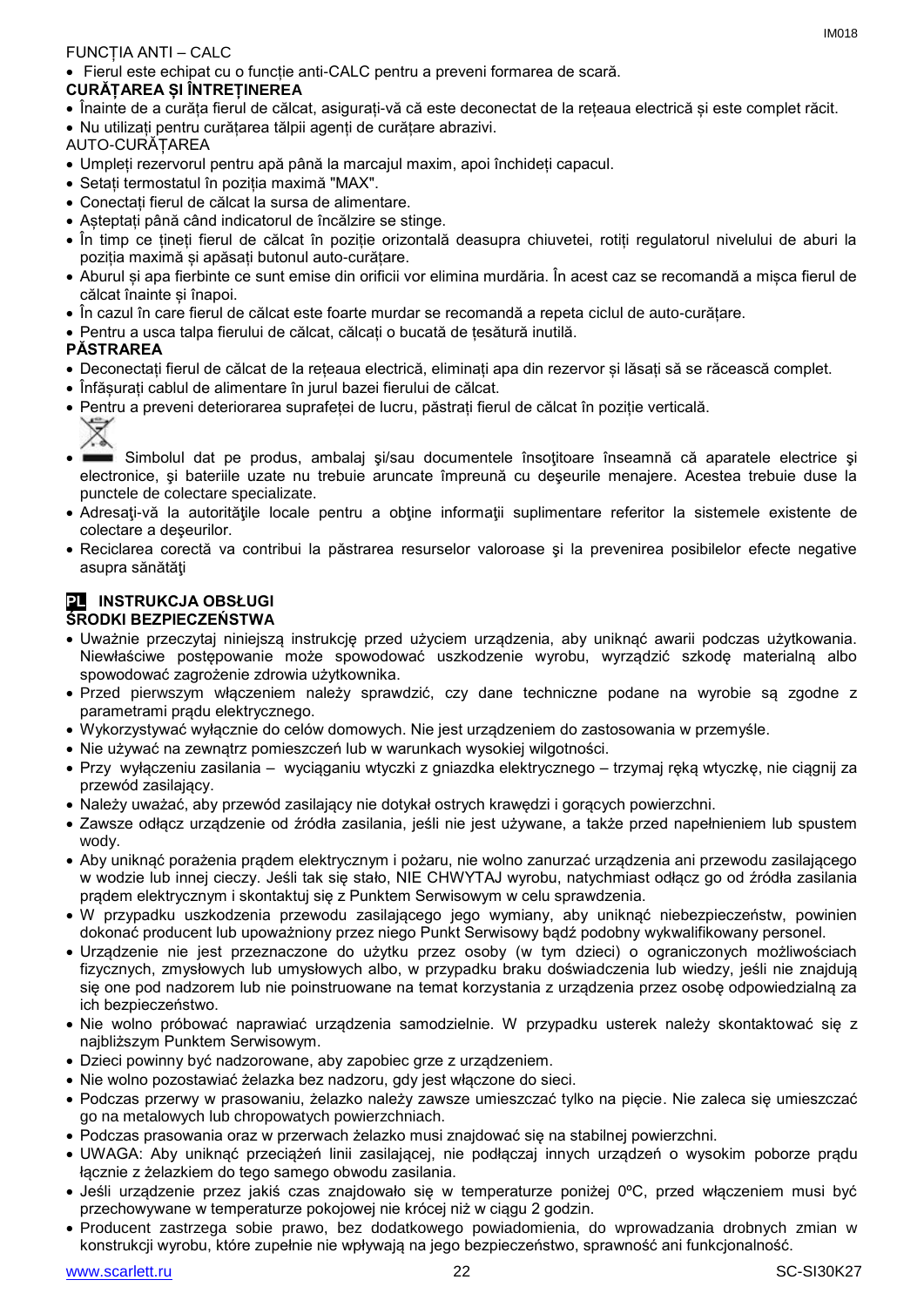#### **STOPA**

 Stopa «KeramoPro» to profesjonalna powłoka z metali sproszkowanych, opracowana wspólnie ze specjalistami spółki Scarlett. Powłoka posiada podniesiony stopień wytrwałości, poślizgu i 100% odporność na przypalanie się.

## **PRZYGOTOWANIE**

 Niektóre części żelazka w czasie produkcji zostały nasmarowane, dlatego przy pierwszym włączeniu żelazko może trochę dymić. Po upływie pewnego czasu dym zniknie.

## **PRACA**

TRYBY TEMPERATURY

- Przed rozpoczęciem pracy należy upewnić się, że artykuł, który zamierzasz prasować, jest wyposażony w etykietę z instrukcją dotyczącą postępowania z tym właśnie artykułem; ściśle trzymaj się jej wskazań.
- Ustaw termostat w pozycji odpowiednio do rodzaju tkaniny, którą będziesz prasować: **SYMBOL TYP TKANINY**

| <b>STMBUL</b>           | I TP I NANINT                                        |
|-------------------------|------------------------------------------------------|
|                         | Nie zaleca się prasowanie tego artykułu              |
|                         | Włókna syntetyczne, Nylon, Akryl, Poliester, Wiskoza |
| $\bullet\bullet$        | Wełna, Jedwab                                        |
| $\bullet\bullet\bullet$ | Bawełna, Len                                         |
| د <sub>اا</sub> ب       | Temperatura maksymalna (prasowanie z para)           |

## Podłącz żelazko do sieci elektrycznej. Zapali się lampka kontrolna nagrzewania.

- Gdy lampka kontrolna zgaśnie, można zacząć prasować.
- NAPEŁNIANIE POJEMNIKA NA WODĘ
- Przed rozpoczęciem nalewania wody odłącz żelazko od sieci elektrycznej.
- Postaw żelazko poziomo (na stopie).
- Delikatnie wlewaj wodę do pojemnika.
- Aby uniknąć przepełnienia, nie wlewaj wody powyżej poziomu "max" na pojemniku.
- *UWAGA:* Żelazko jest przeznaczone do stosowania wody z kranu. Jednak najlepiej zalewać wodę oczyszczoną, zwłaszcza, jeśli zwykła woda z kranu jest zbyt twarda.
- Nie wlewaj do pojemnika wody zmiękczonej metodą chemiczną ani nie używaj aromatycznych dodatków.
- Jeśli zwykła woda z kranu jest zbyt twarda, wlewaj tylko destylowaną lub demineralizowaną wodę.
- Otwór do napełniania wody nie powinien być otwarty podczas korzystania z żelazka.
- W przypadku ponownego napełnienia pojemnika wodą zawsze odłączaj żelazko od sieci elektrycznej
- Na końcu pracy należy zawsze całkowicie usunąć wodę z pojemnika.
- *UWAGA:* po wylewaniu wody z **ostygłego** żelazka, ustaw go w pozycji pionowej (na pięcie) i włącz na okres **2 minut** w trybie maksymalnego ogrzewania, po czym odłącz żelazko od sieci elektrycznej.

#### ROZPRYSKIWANIE

- Rozpryskiwanie można stosować w dowolnym trybie pracy, jeśli w pojemniku jest wystarczająca ilość wody.
- Do tego celu kilka razy naciśnij przycisk rozpryskiwania.

PRASOWANIE Z PARĄ

- Odłącz żelazko od sieci elektrycznej i nalej wody do pojemnika.
- Postaw żelazko pionowo na desce do prasowania i podłącz do źródła zasilania.
- Ustaw termostat w pozycji "••" lub "•••".
- Poczekaj, aż zgaśnie lampka kontrolna ogrzewania, czyli zostanie osiągnięta ustawiona temperatura.
- Ustaw regulator natężenia przepływu pary w żądanej pozycji.
- Po zakończeniu pracy ustaw termostat w pozycji "min" i odłącz żelazko od sieci zasilania.

*UWAGA:* Aby uniknąć poparzenia, nie należy dopuszczać do kontaktu z parą wylatującą przez dysze na stopie żelazka.

#### PRASOWANIE NA SUCHO

- Można prasować na sucho, nawet jeśli pojemnik na wodę jest napełniony wodą. Jednak w przypadku ciągłej pracy w tym trybie nie zaleca się nalewać do pojemnika zbyt dużo wody.
- Ustaw regulator natężenia przepływu pary w pozycji minimalnej.

*UWAGA:* Jeśli podczas pracy zamierzasz zastosować parę, a w pojemniku nie ma wody, odłącz żelazko od sieci zasilania i odczekaj, aż ostygnie, i dopiero potem nalej wodę.

## UDERZENIE PARY

- Ta funkcja służy do dodatkowego jednorazowego wyrzutu pary przy rozprasowywaniu silnie zmiętoszonych odcinków tkaniny.
- Ustaw termostat w pozycji "••" lub "•••".
- Ustaw regulator natężenia przepływu pary w pozycji maksymalnej.
- Naciśnij przycisk uderzenia pary.
- *NOTATKA:* Aby uniknąć wycieku wody z otworów parowych, nie przytrzymaj wciśnięty przycisk pary dłużej niż 5 sekund.

*NOTATKA:* Nie naciskaj przycisku uderzenia pary więcej niż 3 razy z rzędu, inaczej żelazko ostygnie.

#### PIONOWE PRASOWANIE Z PARĄ

- Upewnij się, że w pojemniku jest wystarczająca ilość wody.
- Podłącz żelazko do sieci zasilania i postaw go w pozycji pionowej.
- Ustaw termostat i regulator natężenia przepływu pary w pozycji maksymalnej.